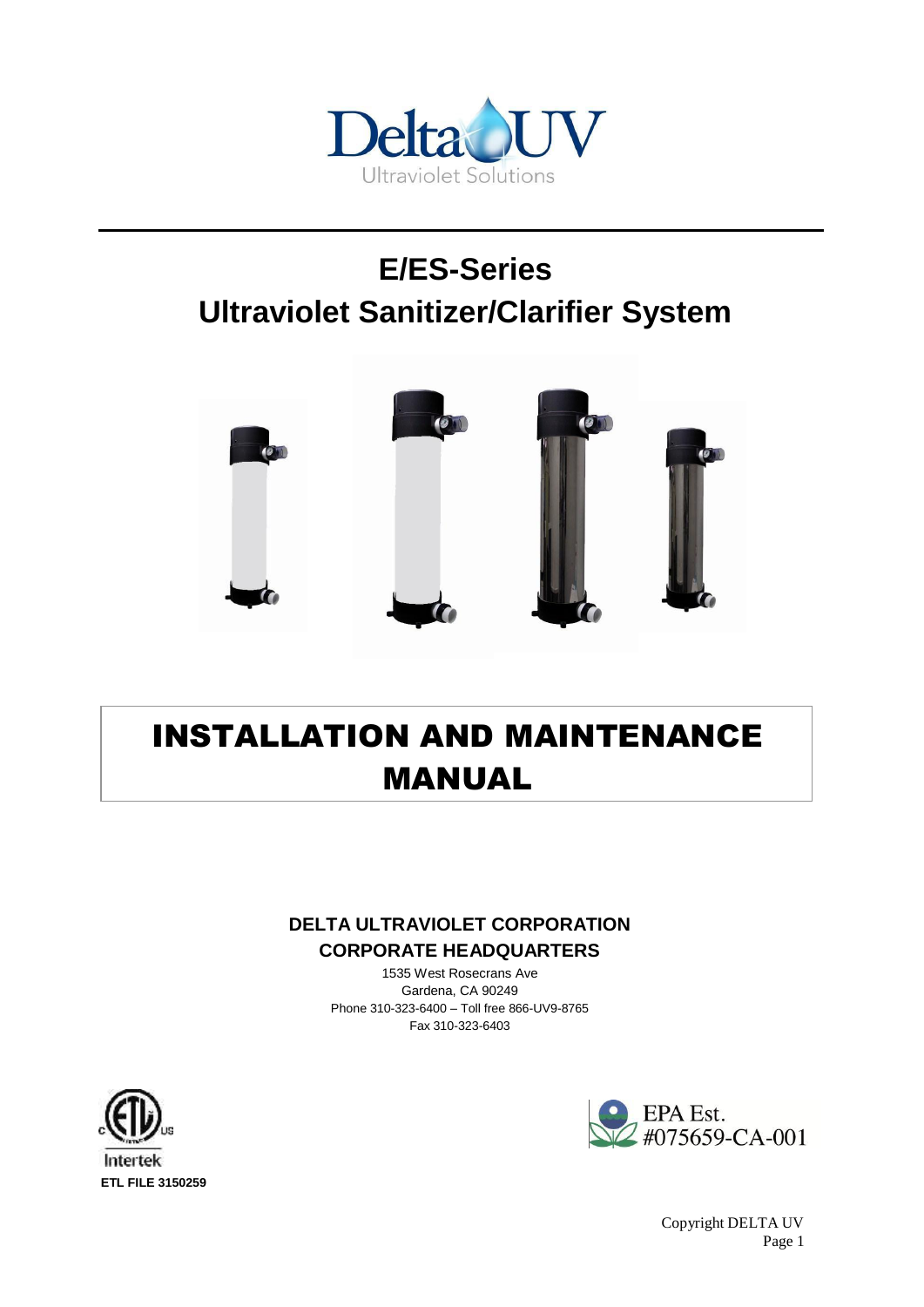Thank you for choosing a Ultraviolet Sanitizer from the Delta UV E-ES series. Our equipment has been designed to provide long term, reliable service.

The sanitizer in the E-ES series has been designed to enable fast, easy installation. It's design also enables easy maintenance.

Please read these instructions carefully in order to ensure optimal operating conditions for your bactericide unit.



**The Delta UV Unit is designed for use in swimming pools, fountains, water features, waterfalls and fish ponds. It is not designed for use in potable (drinking) water installations. Use of this product in applications other than those indicated above will void your warranty and could be harmful to your health or the health of others.**

| <b>CONTENTS:</b> |                                                  | Page |  |
|------------------|--------------------------------------------------|------|--|
|                  |                                                  |      |  |
|                  |                                                  |      |  |
|                  |                                                  |      |  |
|                  |                                                  |      |  |
|                  |                                                  |      |  |
|                  | F. UV LAMP REPLACEMENT & QUARTZ TUBE MAINTENANCE |      |  |
|                  |                                                  |      |  |
|                  |                                                  |      |  |
|                  |                                                  |      |  |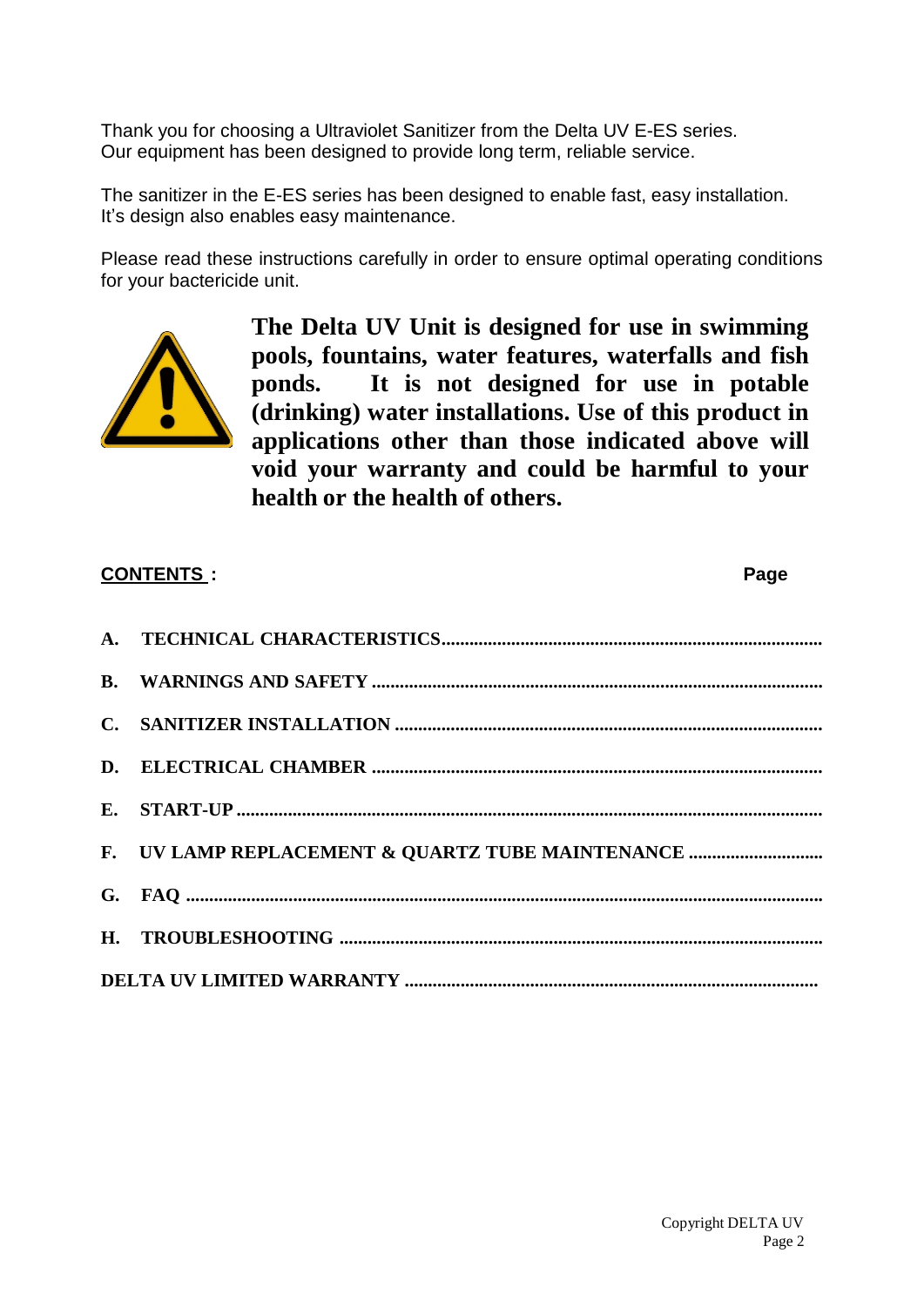# **A. TECHNICAL CHARACTERISTICS**

|                                                  | <b>E</b> Series            |                                   |                            |                            |                            |
|--------------------------------------------------|----------------------------|-----------------------------------|----------------------------|----------------------------|----------------------------|
|                                                  | $E-5$                      | $E-10$                            | $E-15$                     | $E-20$                     | $E-40$                     |
|                                                  | <b>SANITIZER</b>           |                                   |                            |                            |                            |
| <b>Material</b>                                  | <b>PVC</b>                 | <b>PVC</b>                        | <b>PVC</b>                 | <b>PVC</b>                 | <b>PVC</b>                 |
| <b>Maximum</b><br>pressure in Use                | 45psi                      | 45psi                             | 45psi                      | 45psi                      | 45psi                      |
| <b>Flow</b>                                      | 31gpm                      | 50gpm                             | 57 gpm                     | 80gpm                      | $110$ gpm                  |
| <b>Diameter</b>                                  | 9 in.                      | $9$ in.                           | 9 in.                      | 9 in.                      | 9 in.                      |
| <b>Height</b>                                    | 18 in.                     | 25 in.                            | 28 in.                     | 39 in.                     | 46in.                      |
| <b>Inlet / Outlet</b>                            | $2$ in.                    | $2$ in.                           | $2$ in.                    | $2$ in.                    | $2$ in.                    |
| <b>Power supply</b>                              | 120 V/240V<br>50-60Hz      | 120 V/240V<br>50-60Hz             | 120V/240V<br>50-60Hz       | 120 V/240V<br>50-60Hz      | 120 V/240V<br>50-60Hz      |
| <b>Protection index</b>                          | IP 54<br>NEMA <sub>3</sub> | <b>IP 54</b><br>NEMA <sub>3</sub> | IP 54<br>NEMA <sub>3</sub> | IP 54<br>NEMA <sub>3</sub> | IP 54<br>NEMA <sub>3</sub> |
|                                                  | <b>UV LAMP</b>             |                                   |                            |                            |                            |
| <b>Number of lamps</b>                           | 1                          |                                   |                            | 1                          |                            |
| <b>Power</b>                                     | 30W                        | 45W                               | 55W                        | <b>80W</b>                 | 90W                        |
| <b>Performance at</b><br>the recommended<br>flow | $30 \text{ mJ/cm}^2$       | $30 \text{ mJ/cm}^2$              | $30 \text{ mJ/cm}^2$       | $30 \text{ mJ/cm}^2$       | $30 \text{ mJ/cm}^2$       |

|                                                  | <b>ES Series</b>           |                            |                            |                                   |                            |
|--------------------------------------------------|----------------------------|----------------------------|----------------------------|-----------------------------------|----------------------------|
|                                                  | $ES-5$                     | <b>ES-10</b>               | $E-15$                     | <b>ES-20</b>                      | <b>ES-40</b>               |
| <b>SANITIZER</b>                                 |                            |                            |                            |                                   |                            |
| <b>Material</b>                                  |                            |                            |                            | Stainless Steel / PVC             |                            |
| <b>Maximum</b><br>pressure in Use                | 45psi                      | 45psi                      | 45psi                      | 45psi                             | 45psi                      |
| <b>Flow</b>                                      | 31 <sub>gpm</sub>          | 50gpm                      | 57 gpm                     | 80gpm                             | $110$ gpm                  |
| <b>Diameter</b>                                  | 9 in.                      | $9$ in.                    | 9 in.                      | 9 in.                             | 9 in.                      |
| <b>Height</b>                                    | 18 in.                     | 25 in.                     | 28 in.                     | 39 in.                            | 46 in.                     |
| <b>Inlet / Outlet</b>                            | $2$ in.                    | $2$ in.                    | $2$ in.                    | $2$ in.                           | $2$ in.                    |
| <b>Power supply</b>                              | 120 V/240V<br>50-60Hz      | 120 V/240V<br>50-60Hz      | 120V/240V<br>50-60Hz       | 120 V/240V<br>50-60Hz             | 120 V/240V<br>50-60Hz      |
| <b>Protection index</b>                          | IP 54<br>NEMA <sub>3</sub> | IP 54<br>NEMA <sub>3</sub> | IP 54<br>NEMA <sub>3</sub> | <b>IP 54</b><br>NEMA <sub>3</sub> | IP 54<br>NEMA <sub>3</sub> |
| <b>UV LAMP</b>                                   |                            |                            |                            |                                   |                            |
| <b>Number of lamps</b>                           | $\mathbf{1}$               |                            |                            |                                   | 1                          |
| <b>Power</b>                                     | 35W                        | 45W                        | 55W                        | 90W                               | 110W                       |
| <b>Performance at</b><br>the recommended<br>flow | $30 \text{ mJ/cm}^2$       | $30 \text{ mJ/cm}^2$       | $30 \text{ mJ/cm}^2$       | $30 \text{ mJ/cm}^2$              | $30 \text{ mJ/cm}^2$       |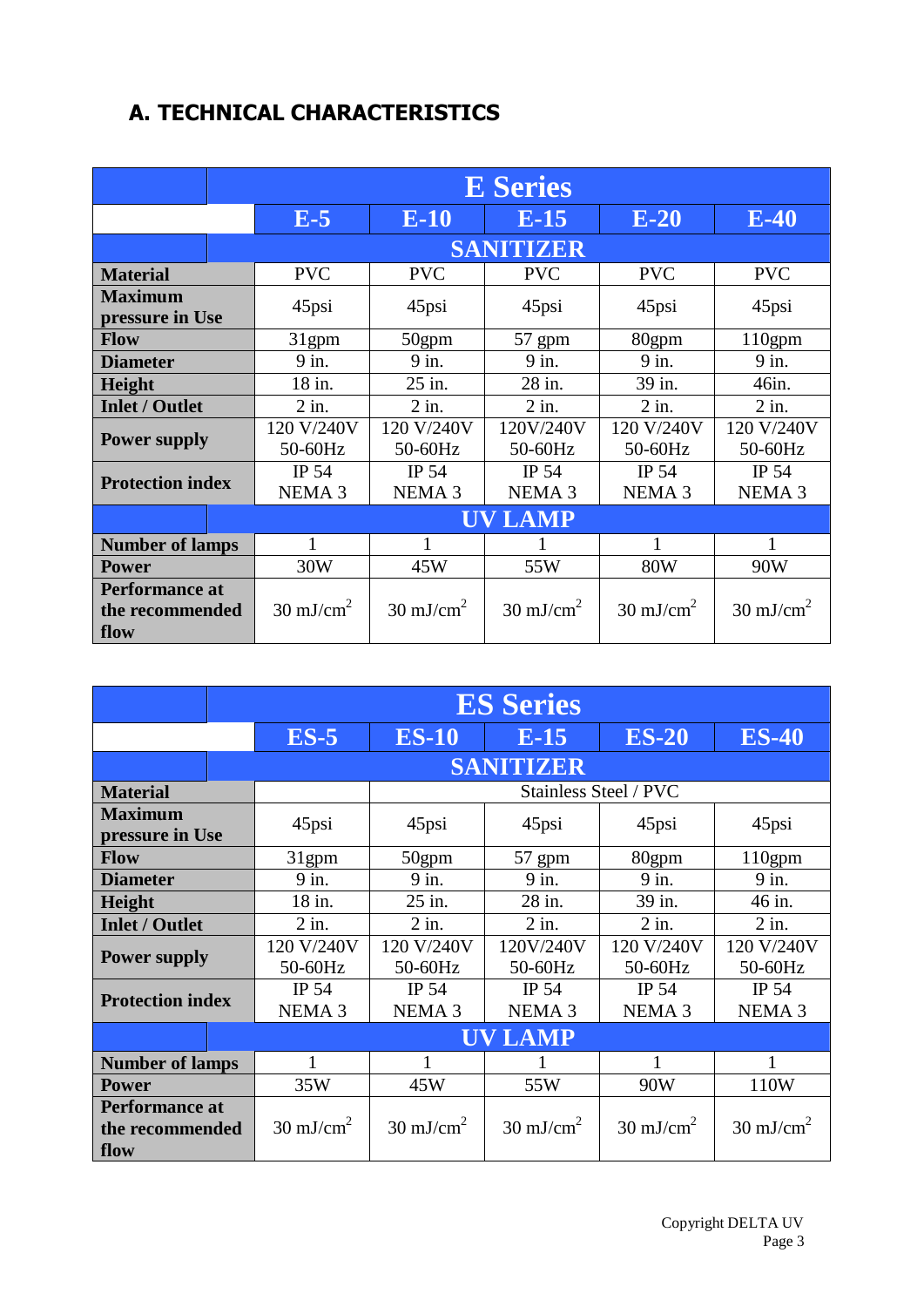### **B. WARNINGS AND SAFETY**

# **IMPORTANT SAFETY INSTRUCTIONS SAVE THESE INSTRUCTIONS READ AND FOLLOW ALL INSTRUCTIONS**

# **WARNING**

**FOR YOUR SAFETY – This product should be installed by a professional service technician or similar person, qualified in electrical equipment installation. Improper installation and/or operation could cause serious injury, property damage or death. Improper installation and/or operation will void the limited warranty.**

# **INSTRUCTIONS PERTAINING TO RISK OF FIRE, ELECTRIC SHOCK OR INJURY TO PERSON**

WARNING - To guard against injury when using this unit, basic safety precautions should always be taken, including the **following:**

- **1. READ AND FOLLOW ALL SAFETY INSTRUCTIONS.**
- 2. DANGER: To avoid possible electrical shock, special care should be taken since water is employed in the use of this **equipment. For each of the following situations, do not attempt repairs yourself; return the appliance to an authorized service facility for service or discard the appliance.**
	- A. If the appliance falls into the water, DO NOT reach for it! First unplug it and then retrieve it. If electrical components **of the appliance get wet, unplug the appliance immediately.**
	- B. Do not operate any appliance if it has a damaged cord or plug, or if it is malfunctioning or if it is dropped or damaged in **any manner.**
- 3. Do not use an appliance for anything other than its intended use. The use of attachments not recommended or sold by the **appliance manufacturer may cause an unsafe condition.**
- 4. Always unplug an appliance from an outlet when not it use, before putting on or taking off parts, and before cleaning. Never **yank the cord to pull the plug from the outlet. Grasp the plug and pull it to disconnect it.**
- **5. Never drop or insert any object into any opening.**

**6. This unit contains an ultraviolet bulb that can cause discomfort or irritation to the eyes if viewing while operating. Prolonged exposure to the eyes can cause blindness. DO NOT VIEW UV BULB WHILE OPERATING OR DURING MAINTENANCE.**

- **7. Read and observe all of the important notices on the appliance.**
- 8. Warning-To reduce the risk of electrocution, keep all connections dry and off the ground. Do not touch the plug with **wet hands.**
- 9. If an extension cord is necessary, a cord with a proper rating should be used. A cord rated for less amperes or watts than the appliances rating may overheat. Care should be taken to arrange the cord so that it will not be tripped over or pulled.
- 10. This product shall only be connected to a power supply receptacle protected by a Ground Fault Circuit Interrupter (GFCI). If this unit is not equipped (optional) with a GFCI, a GFCI should be provided by the installer and should be tested on a routine basis. To test the GFCI, push the test button. The GFCI should interrupt power. Push the reset button. Power should be restored. If the GFCI fails to operate in this manner, the GFCI is defective. If the GFCI interrupts power to the unit without the test button being pushed, a ground current is flowing, indicating the possibility of an electric shock. Do n ot use this unit. Disconnect the unit and have the problem corrected by a qualified service representative before using.
- **11. Always check Local Ordinance and Building Codes for your city before installation of equipment.**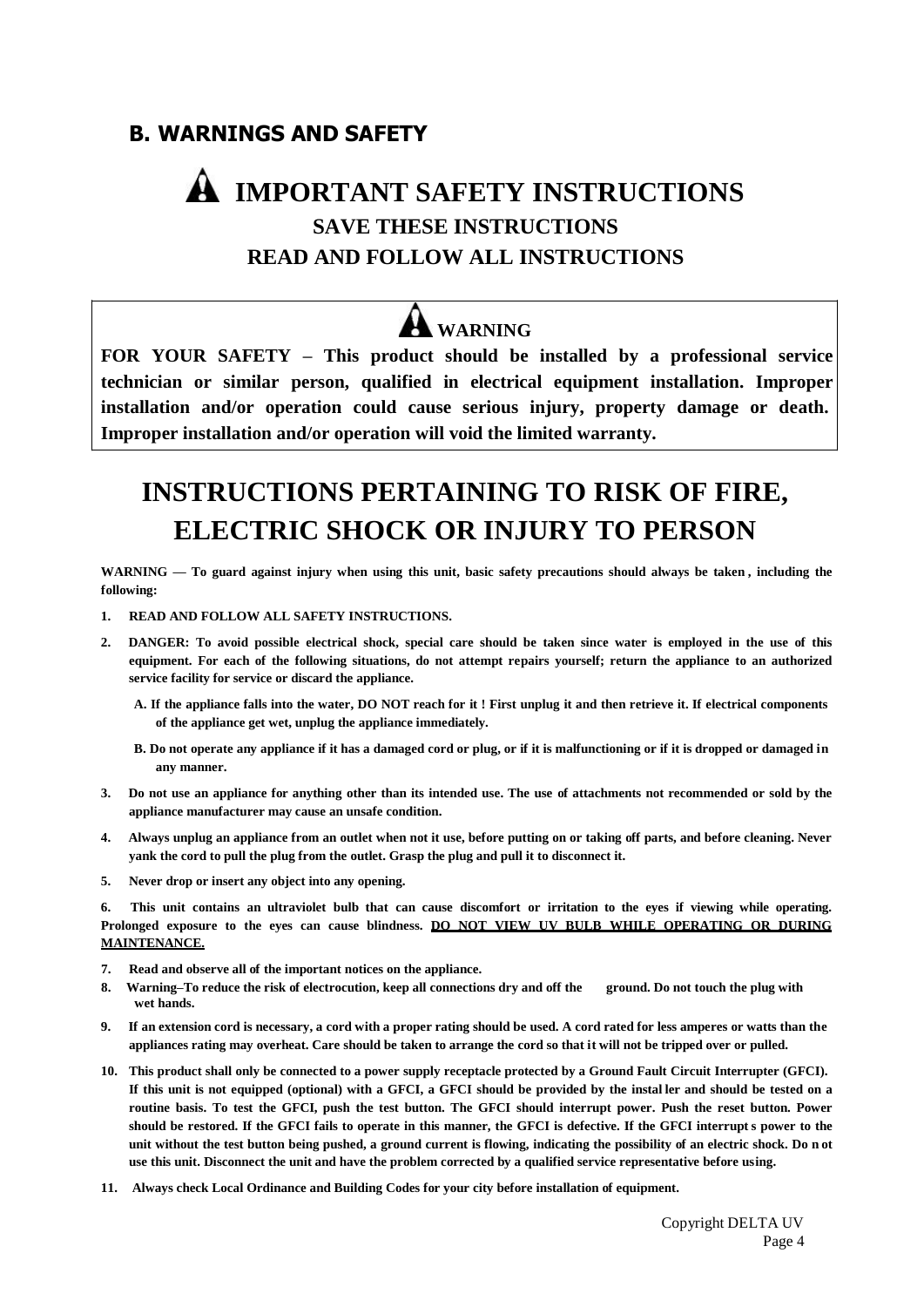**12. Protect the unit from direct prolonged sunlight exposure.**



**When using electrical products, basic precautions should always be followed, including the following:**

- **1. DANGER: RISK OF ELECTRIC SHOCK. Connect only to a circuit protected by a Ground Fault Circuit Interrupter.**
- **2. Grounding is required. The unit should be installed and grounded by a qualified service representative.**
- **3. Install to permit access for servicing. Make sure you choose a position where the lamp can be taken out – the AVAILABLE HEIGHT should be DOUBLE the total height of the unit.**

*IMPORTANT***:** Follow the instructions **EXACTLY** and **IN THE ORDER LISTED.** Once installed, your UV unit will provide years of successful operation.

# IMPORTANT SAFETY INSTRUCTIONS

### **\*\*\*PRIOR TO BEGINNING INSTALLATION INSTRUCTIONS\*\*\***

Visually inspect the unit for a broken or cracked quartz tube Contact the

dealer/manufacturer for replacement if quartz tube is broken.

Use only 3-wire extension cords that have 3-prong grounding-type plugs and 3-pole cord connectors that accept the plug from the product. Use only extension cords that are intended for outdoor use. These extension cords are identified by a marking ―Acceptable for use with outdoor appliances; store indoor when not in use. Use only extension cords having an electrical rating not less than the rating of the product. Do not use damaged extension cords. Examine extension cords and do not yank on the cord to disconnect it from the receptacle. Keep the cord away from heat and sharp edges. Always disconnect the receptacle before disconnecting the product from the extension cord.

Warning – To reduce the risk of electrocution, keep all connections dry and off the ground. Do not touch the plug with wet hands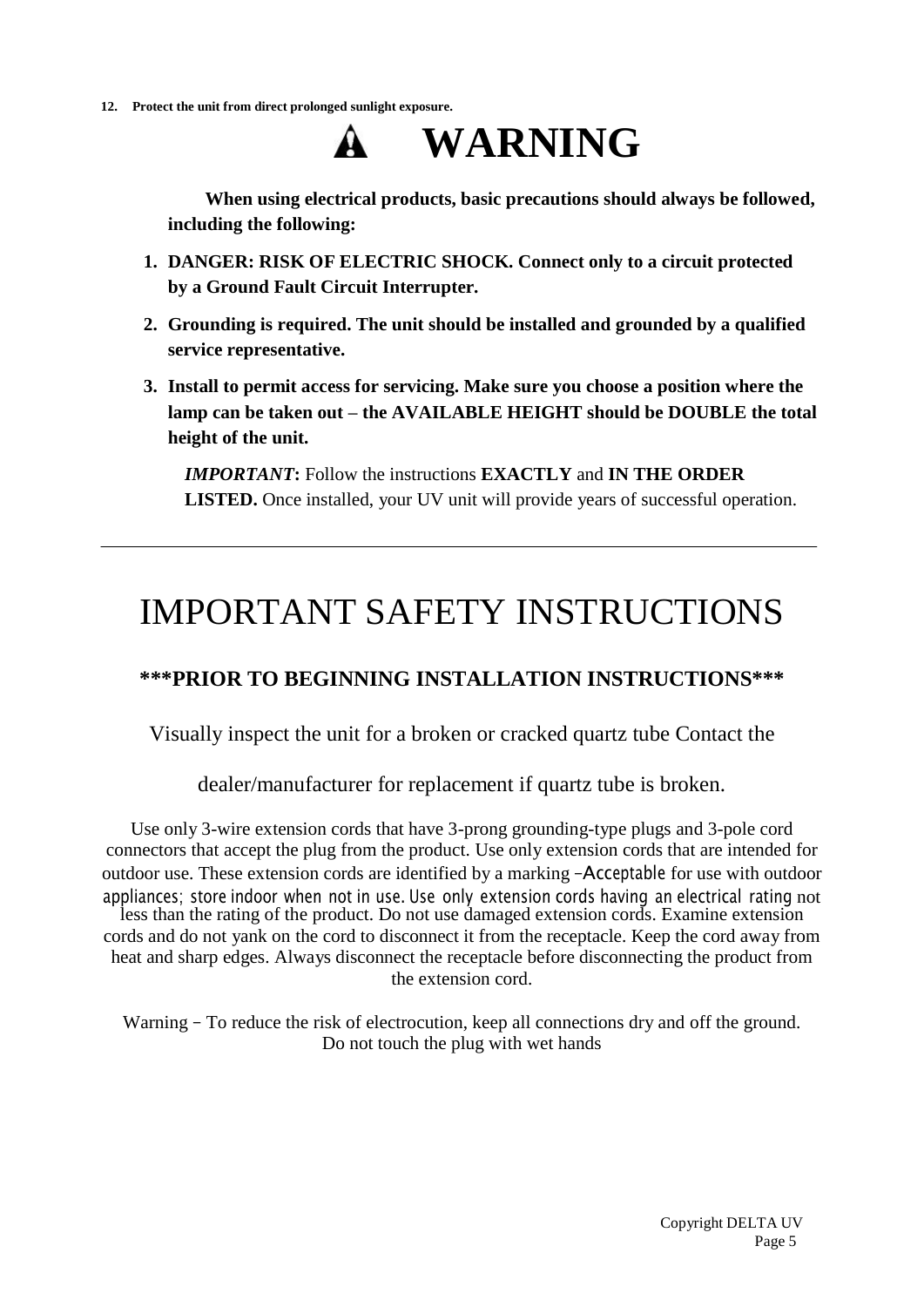### **INTRODUCTION**

**Forward**: The Delta UV Unit is designed for use in swimming pools, fountains, water features, waterfalls and fish ponds. It is not designed for use in potable (drinking) water installations. Use of this product in applications other than those indicated above will void your warranty and could be harmful to your health or the health of others.

**Introduction** - How The Delta UV Unit Works: Within the Delta UV Unit (which we will refer to throughout this manual as DELTA UV), a high intensity electrically operated Ultraviolet (UV) bulb is located inside the unit's wet chamber. This UV bulb gives off Ultraviolet light wave emissions when lit. The bulb's operating emission range is within the Ultraviolet light wave spectrum at 253.7 nm. This wavelength is such that when bacteria, protozoa, viruses, algae spores, or other single celled waterborne microorganisms in the incoming water flow are exposed to the light waves of the UV bulb for a proper period of time, the DNA of the microorganism is altered or disrupted and this controls and eradicates these unwanted contaminates and renders them harmless. Your DELTA UV unit has been sized to produce these important UV rays in the same intensity as is required for Class A potable drinking water, which is 30 microwatts/sec/cm<sup>2</sup>.

While you may see lesser competitive units of similar vessel size claiming to work on larger ponds or pools, you will find that these units do not operate at the same high intensity as does the DELTA UV unit and are unable to obtain the same level of killing power as the DELTA UV unit. Rely on the flow chart shown herein for proper maximum killing power unit selection for your application. See Sect. A

Pond or pool water containing these unwanted contaminates enters the DELTA UV unit's wet chamber and is exposed to the light rays generated by the UV bulb. The DELTA UV unit has been designed to allow for some turbidity in the water, as turbidity will reduce the UV light wave transmission capability. Therefore, all DELTA UV units are sized to allow for possible turbidity in the water and the reduction in the killing power of the UV bulb when it nears the end of its useful life. When the incoming water is exposed to the bulb for the proper duration and intensity, the water exiting the unit is near drinking water biological quality. *CAUTION!: THIS UNIT IS FOR POND OR POOL USE ONLY. DO NOT USE THIS UNIT FOR POTABLE (DRINKING) WATER SANITIZATION.*

#### **PRE-INSTALLATION**

Copyright DELTA UV **Pre-Installation** - In order to ensure that your DELTA UV unit functions with the proper exposure time to achieve the desired water sanitization, it is important to provide the proper water flow rate through the DELTA UV unit. If water passes through the unit too quickly, the exposure time of the microorganisms to the UV bulb produced rays will not be sufficient to obtain the desired kill rate. The water flow rate through the UV unit is governed by the piping of your pool or pond and the size and output of your circulation pump. There also needs to be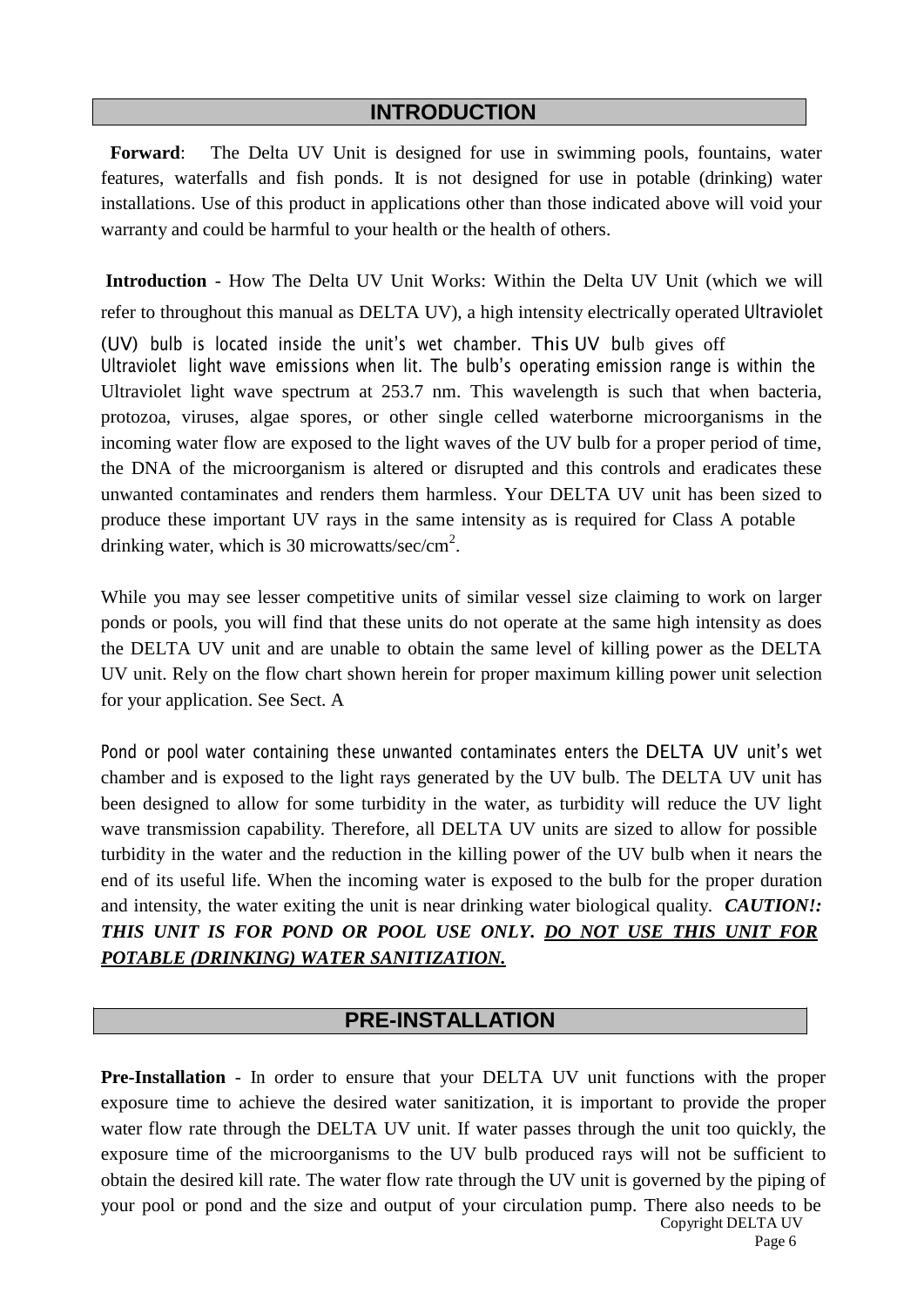consideration to the application for the UV unit. Fish ponds have different requirements than do swimming pools, water features, fountains, or waterfalls.

**Swimming Pool Turnover Rates** - Swimming pools are somewhat simpler to calculate for flow rates. Most residential pools are designed to have the capacity of the pool turned over every 12 hours. Semi-commercial pools are normally designed for an 8 hour turnover flow rate. Check with your local jurisdiction for the required flow rate for your type of pool to be sure. Thus, as an example, using the same formula as above, a 20,000 gallon residential pool will need to have a pump capable of a 28 GPM flow rate and a 25,000 gallon Semi-commercial pool will need to have a pump capable of 52 GPM.

Like pools and ponds, the DELTA UV unit needs to be properly sized by flow rate. Moving the water through the DELTA UV unit's wet chamber too fast will not allow enough exposure time of the water to be exposed to the UV bulb rays for the required exposure time. The

Chart on page 3 shows the desired and maximum flow rates for your DELTA UV unit. Make sure the flow rate of your circulation system pump does not exceed the maximum allowable flow rate of the UV unit you have selected. (Consult your supplier or pump manufacturer for the pump's GPM rating if you are in doubt). If the pump output exceeds the maximum flow rate of the DELTA UV unit you have selected, select an DELTA UV model with a higher flow rate capacity rating or consider a multiple unit installation.

## **C. Sanitizer Installation**

#### **INSTALLATION**

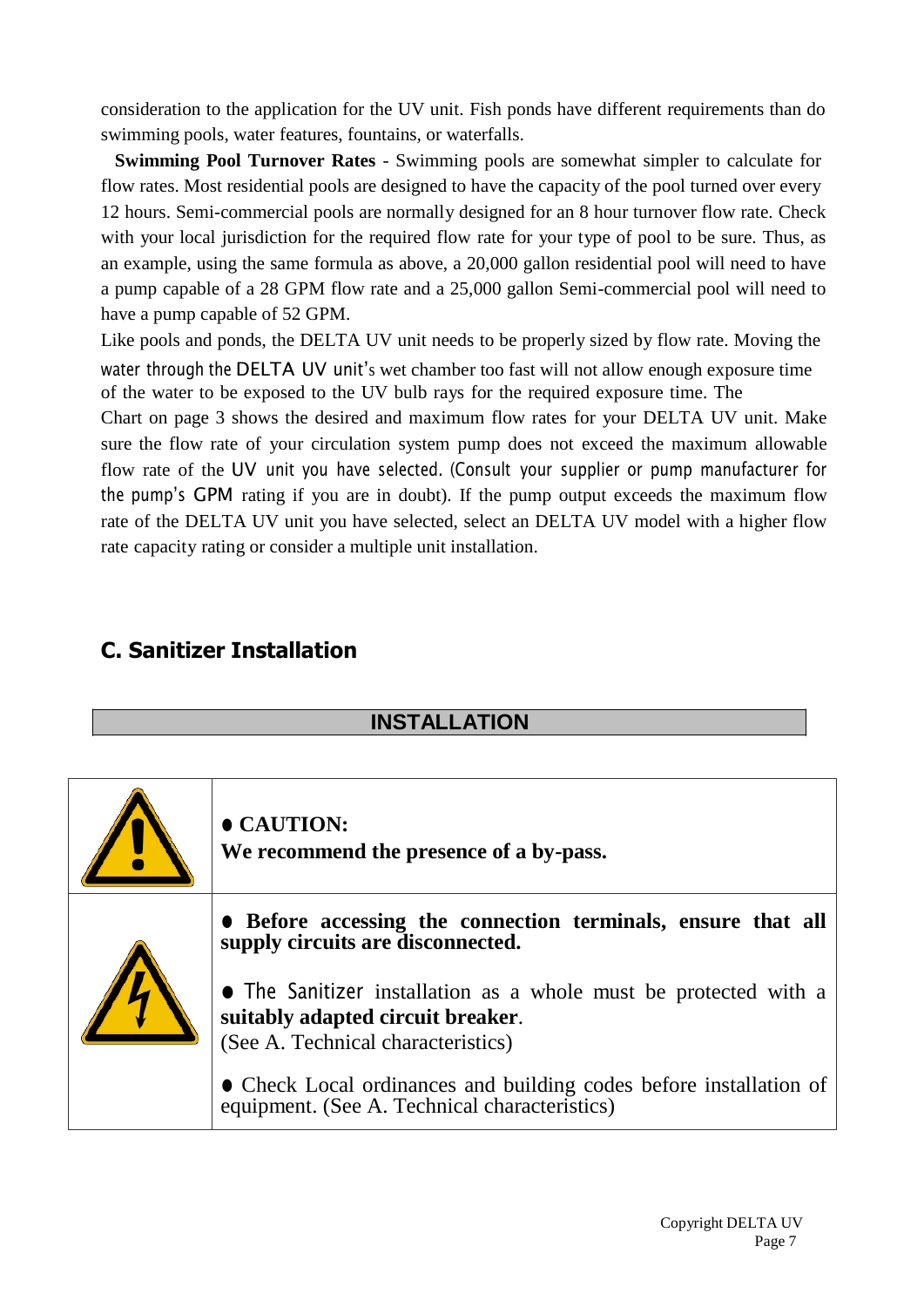**Installation** — Before starting the installation, **PLEASE read this manual from cover to cover**. A few moments spent initially becoming totally familiar with the DELTA UV unit and its installation requirements will save a great deal of time (and expense) later. If you have questions that are not answered after you have completed the reading of this manual, contact your supplier or Delta UV. We are ready to assist you at anytime and we want your installation to go smoothly and the equipment to work properly.

**Locating The UV Unit** - Once you have confirmed the sizing of your pond or pool and compared that information against the requirements of your DELTA UV unit by using the charts above, it is now time to install your unit. The DELTA UV unit comes with all internal components fully assembled and ready for installation. Only the Inlet/Outlet unions and pressure gauge need to be installed to ready your unit for installation. All parts of the DELTA UV units are UV inhibited PVC plastic. Thus, your unit will function fine in the outdoors. Installing the DELTA UV unit indoors or inside a covered area is preferred however, to keep your unit looking new. The DELTA UV unit will need to be powered from an electrical outlet. If the electrical outlet is outdoors and open to the weather, it will need to be an Outdoor type receptacle. The DELTA UV unit comes with a twelve foot power cord (E/ES-5, E/ES-10 six foot cord). Do not use an extension cord unless it is at least a 16/3 size conductor waterproof type and is no more than twenty-five feet (7.5 meters) long.

**Plumbing The UV Unit** - Your DELTA UV unit will need to be plumbed into your pond or swimming pool circulation system. The diagram (Fig. 1) shows how the unit is to be plumbed. Note that the water is to be piped from the pressure side of the pump and after the filter, in and out of the DELTA UV unit. The inlet for the water is at the bottom of the DELTA UV unit, and the outlet is at the top of the DELTA UV unit. If your pump exceeds the maximum flow rate of the DELTA UV unit, installation of a plumbing by-pass will be necessary to bypass some of the pump's flow around the DELTA UV unit so the maximum flow rate of the DELTA UV unit will not be exceeded. **A bypass system is recommended in all installations.**

#### **USE and MAINTENANCE:**

| • Allow the ultraviolet lamp to cool for at least 30 minutes before<br>handling.                                                               |  |
|------------------------------------------------------------------------------------------------------------------------------------------------|--|
| • Never look at the ultraviolet lamps when lit. This may cause<br>severe injuries or burns and may even lead to loss of eyesight.              |  |
| • Do not touch the ultraviolet lamp with bare hands, as these would<br>leave impurities that shorten the life of the lamp. If you do touch it: |  |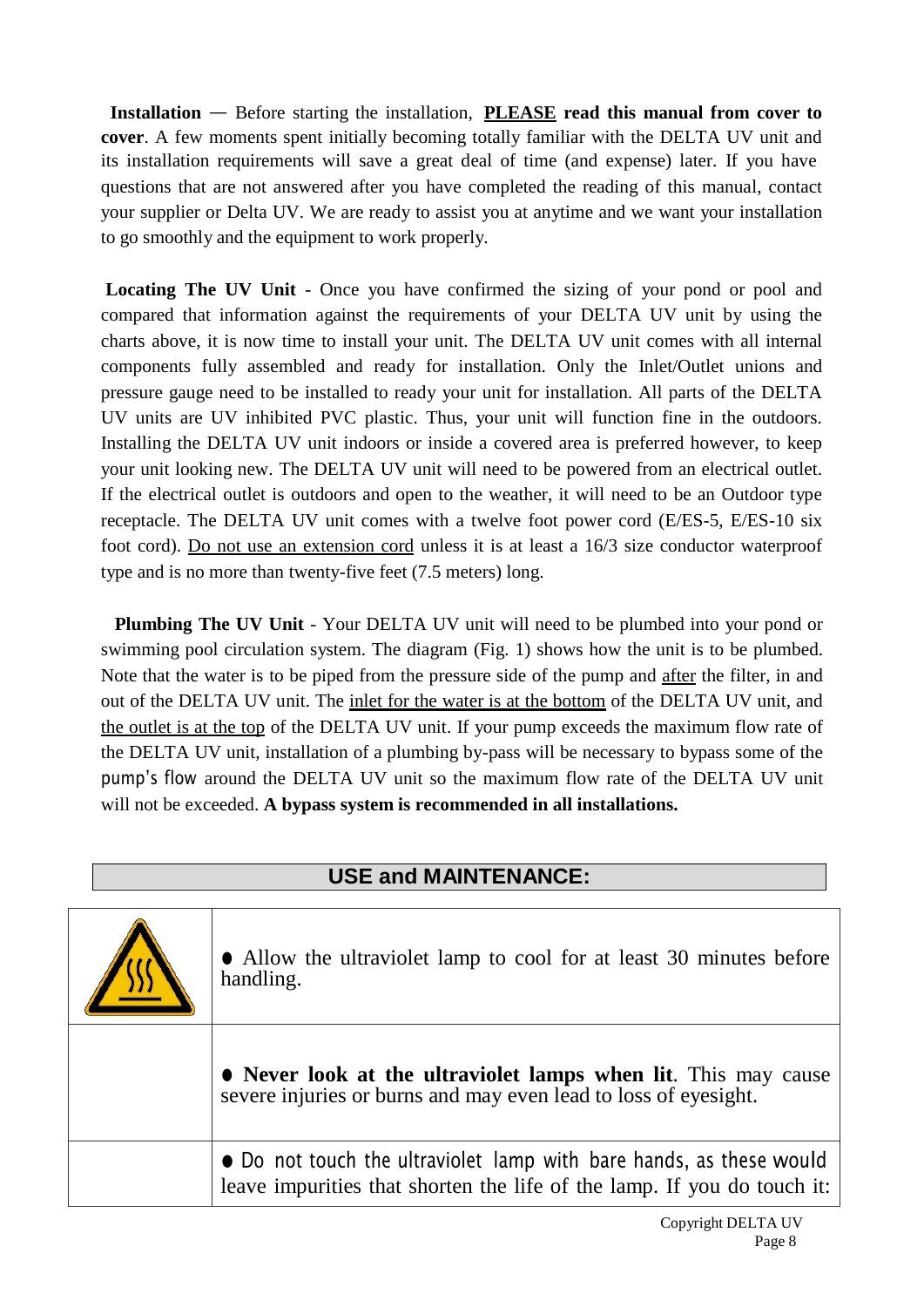| clean with alcohol or white vinegar.                                                                                                                                                                                                                                                                                                                                                                                                                      |
|-----------------------------------------------------------------------------------------------------------------------------------------------------------------------------------------------------------------------------------------------------------------------------------------------------------------------------------------------------------------------------------------------------------------------------------------------------------|
| • Never unscrew the quartz tube sealing nut when the sanitizer is on<br>load as the quartz tube could be blown out of the sanitizer with force<br>and injure you.                                                                                                                                                                                                                                                                                         |
| • To avoid electric short-circuits; do not place the electric wires or<br>the sanitizer in the pool water or in any other maintenance or cleaning<br>fluid.<br>• Do not restart the system until the electric unit, the covers exterior<br>elements of the sanitizer are correctly put back in place.<br>$\bullet$ When replacing the lamp or carrying out annual cleaning of the<br>quartz tube, make sure that the electrical elements are in place and |
| correctly attached before switching on the sanitizer.<br>• Do not use the Delta UV sanitizer for any other use than that for<br>which it was designed.<br><b>If Hg-Lamp CONTAINS MERCURY.</b> Manage in accord with<br>disposal laws. www.lamprecycle.org                                                                                                                                                                                                 |

The Delta UV unit comes with all internal components fully assembled and **ready for installation**. Only the Inlet/Outlet unions and pressure gauge need to be installed to ready your unit for installation.

# **Inlet / Outlet UNIONS**

Your Delta UV unit will need to be plumbed into your pond or swimming pool circulation system.



**The inlet for the water is at the bottom of the Delta UV unit.** The SOLID COLOR union tail piece is used on the BOTTOM union. **The outlet for the water is at the top.** The CLEAR union tail piece is used on the TOP union.

> Copyright DELTA UV Page 9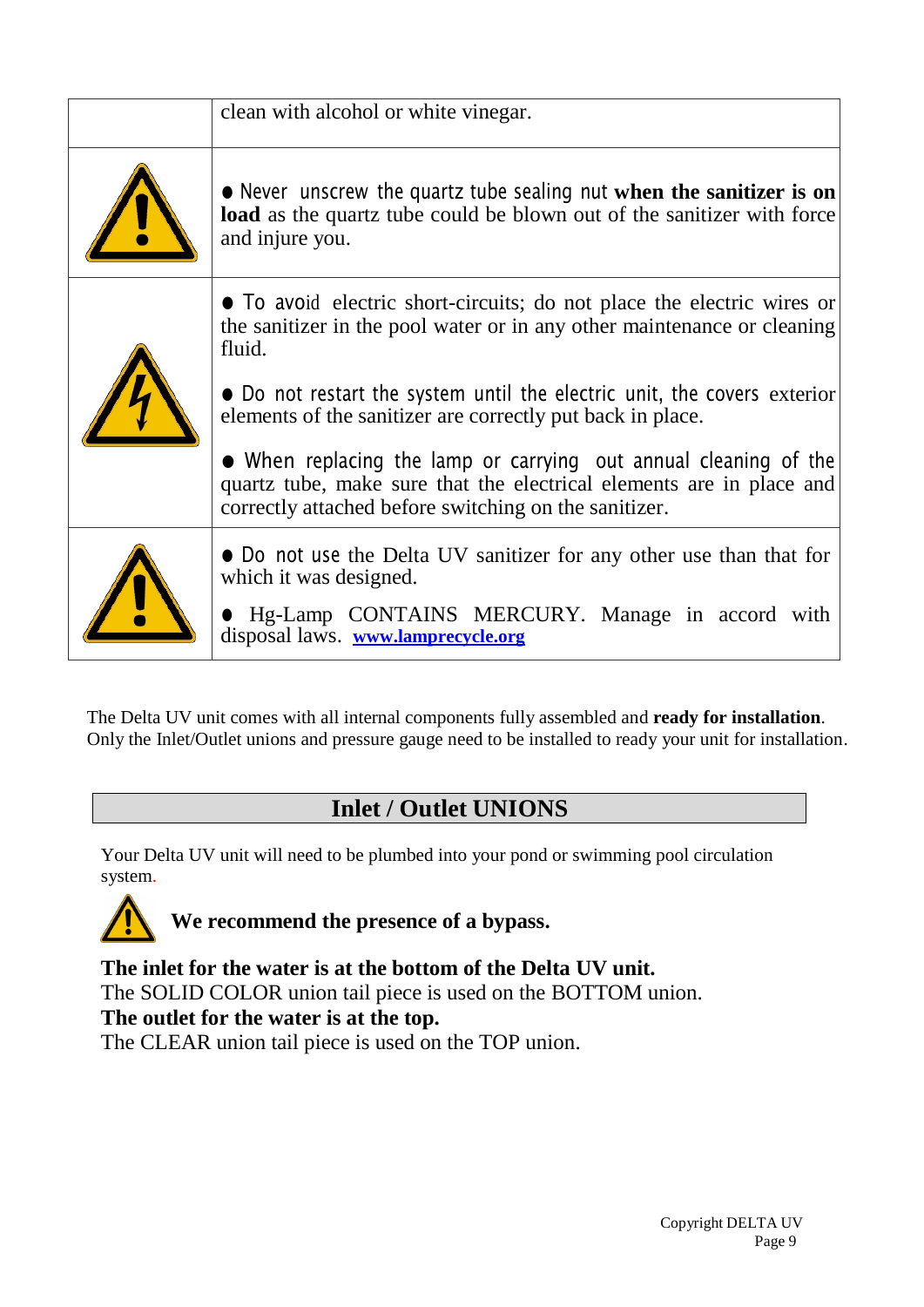

**Installing Inlet/Outlet Unions** - The DELTA UV unit comes with union nuts installed on the housing. Packed with your DELTA UV unit are the remaining components necessary to complete the Inlet/Outlet unions. The clear union tail piece is used on the top union, and the solid color union tail piece is used on the bottom union. Also packed with your DELTA UV unit are two white gaskets that are used to complete the Inlet/Outlet unions. One side of the gasket is flat, the other side has a half round bead on the face. The two unions each have a groove in the face of the union tail piece and that groove accepts the half round bead of the gasket to hold the gasket in place correctly. Place the gaskets into the face of the union tail pieces. Now, install the union tail pieces by screwing them into the union nuts on the DELTA UV unit. **DO NOT OVERTIGHTEN**. Hand tightening is sufficient. **OVERTIGHTENING WILL BREAK THE UNION NUTS**. Replacement split nut available from Delta UV only (Part # 86-02334, (2 of) 40-06006).

**Mounting The UV Unit On A Solid Base** - The next step is to secure the DELTA UV unit to a concrete or wood base. Four mounting holes are located in the mounting base of the DELTA UV unit. These holes accommodate ¼ inch diameter bolts to mount the DELTA UV unit in place. **FAILURE TO PROPERLY SECURE THE UNIT MAY CAUSE NOISE DUE TO VIBRATION CAUSED BY WATER PASSING THROUGH THE WET CHAMBER.** Secure the DELTA UV unit using bolts and anchors (not supplied) where necessary and appropriate for your installation. When the DELTA UV unit is secured in position, the piping of the unit can begin.

**Gluing Piping To The UV Unit** - The Inlet/Outlet PVC union tail pieces are 2 inch pipe size (63mm for overseas models). Your PVC supply piping should be glued into the union tail pieces using an appropriate PVC primer and PVC cement, as recommended by your supplier. Inlet piping should be supported and should not rest solely upon the unions, to avoid breaking the unions. The installation of valves on the inlet and outlet lines attached to the UV unit is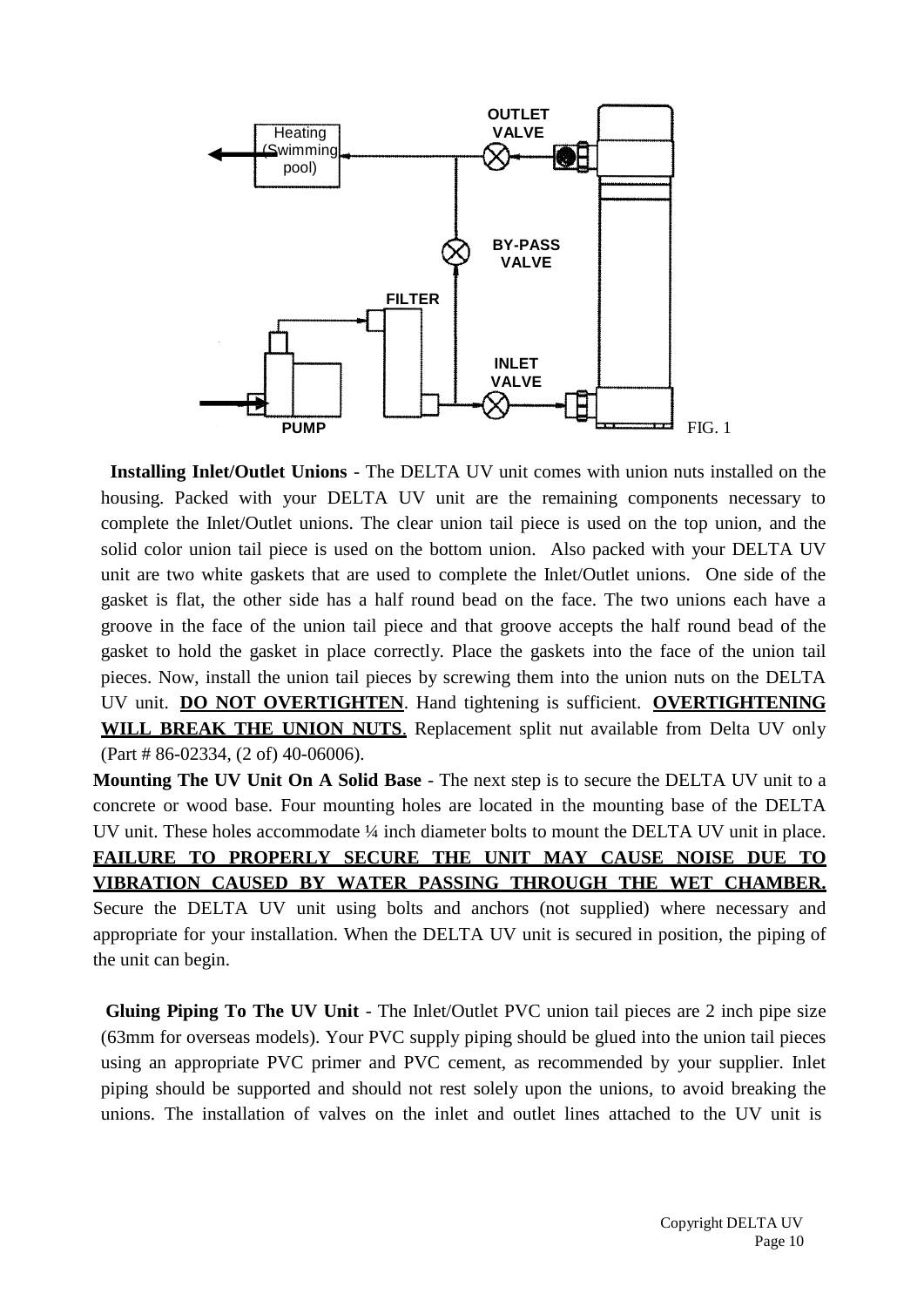recommended. If the DELTA UV unit is located with any portion of the unit below the surface of the pond or pool, then **VALVES ARE MANDATORY**, so you may winterize or remove the DELTA UV unit without draining your pool or pond. When you have completed the piping installation (including bypass if necessary), the final step is to plug in the unit to its power source. **It is very important to mount the ballast a minimum of 16 in. above the ground.**

### **INSTALLING PRESSURE GAUGE**

Your DELTA UV unit also comes with a pressure gauge that is used to confirm that your pump is not exceeding the 45 PSI maximum working pressure for the DELTA UV unit. To install the pressure gauge, screw it into the threaded tap on the clear union tail piece that you have installed on the DELTA UV unit. If the DELTA UV unit is installed indoors, the pressure gauge can be installed so it is facing upward. However, if the DELTA UV unit is installed outdoors, the pressure gauge must be installed on one side or the other of the clear tailpiece so that it will be in a vertical position when installed. Installing the gauge facing upwardly when the DELTA UV unit is outdoors will result in the gauge filling full of rainwater and will ruin the gauge. The gauge location and orientation that you choose is dependent upon which side of the fitting provides the best viewing of the gauge dial. *Caution:* Do not cross-thread the gauge when installing it into the plastic union, as it will ruin the plastic threads and will leak.

Be sure to hand tighten the pressure gauge into the clear tail piece, using the square brass boss on the back of the pressure gauge. **DO NOT OVERTIGHTEN.** Over tightening will cause the clear plastic union tail piece to crack. Three or four threads are all that is necessary to seal the pressure gauge. If the gauge leaks upon start-up, simply tighten one more rotation. **DO NOT**

### **TIGHTEN BY GRASPING THE COVER OF THE PRESSURE GAUGE.**

## **ELECTRICAL BONDING**



### **THE EQUIPMENT MUST BE CONNECT TO A GFCI PROTECTED CIRCUIT**

**Electrical Connection** - The electrical power rating for your DELTA UV unit is shown on the label on the outside of the unit. US and Canadian DELTA UV units operate on 120/240V 50/60 Hz – (1.15 Amps maximum). This low power consumption makes operating your DELTA UV unit very economical. Therefore, you will need a 15Amp 120V receptacle for your DELTA UV unit to plug into. (Check the label on your overseas unit for its power requirement). Your DELTA UV unit is supplied with a twelve foot (six foot E/ES-5, E/ES-10) long weatherproof power cord terminating in either a 3-prong grounded NEMA plug. The plug assembly contains the electrical ballast that operates the UV bulb in the E/ES unit. **Ballast should be mounted to**

> Copyright DELTA UV Page 11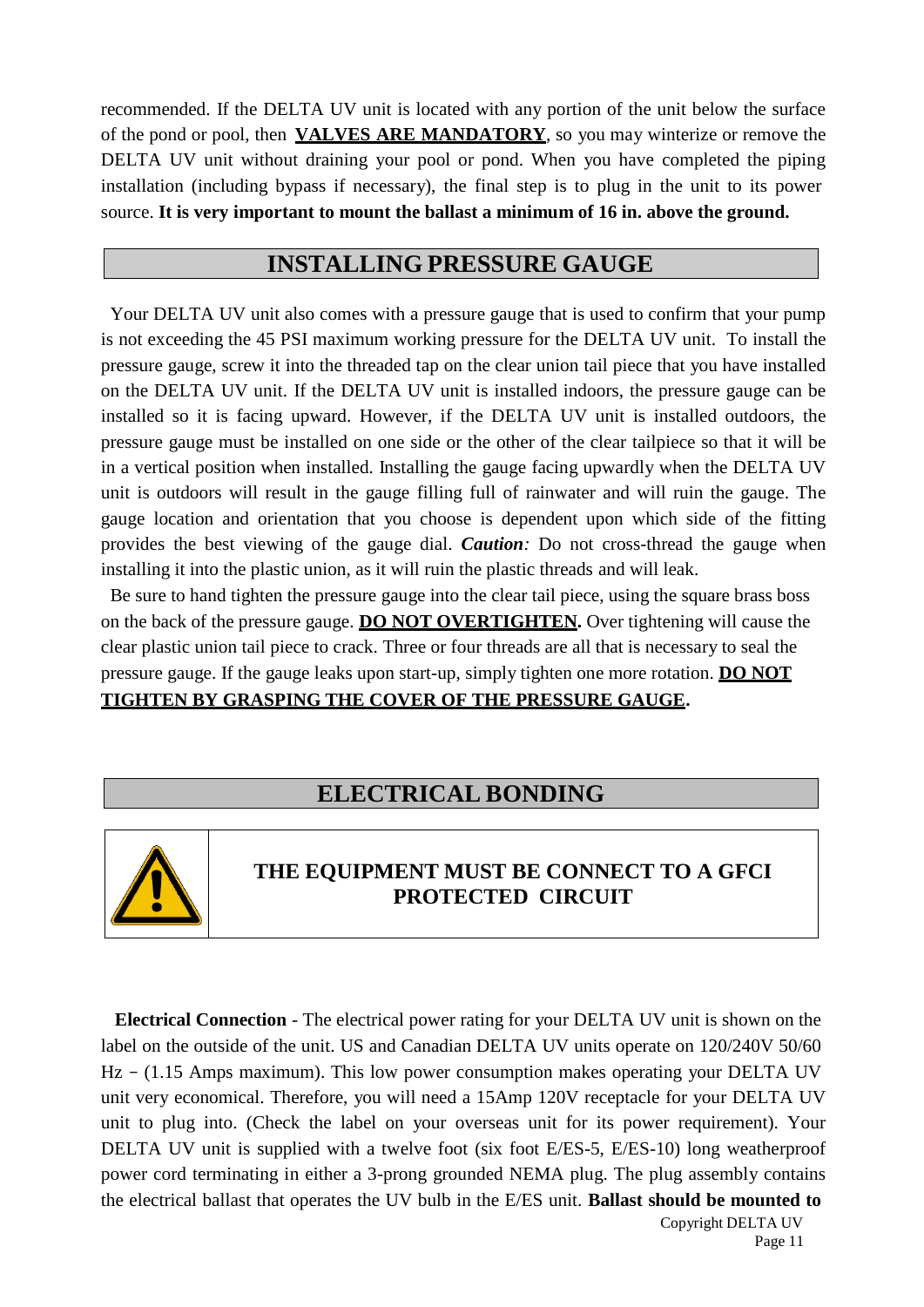**secured object with 3-prong grounded NEMA plug end facing downward**. In the US or Canada it is mandatory that you install a GFCI in the electrical outlet or in the breaker panel serving the E/ES unit power receptacle. If a Retrofit Cord Connected GFCI Kit (Part # 70- 09012) you can order it from the supplier of your DELTA UV unit. This kit comes complete with everything you need to install the weatherproof GFCI on the end of the DELTA UV unit power cord. Easy to follow installation instructions are included with the kit and should take only a few minutes to complete. Verify that you have power to your electrical outlet and then plug the DELTA UV unit power cord into your power outlet.

*Note:* Should the electrical power cord of your DELTA UV unit become frayed or damaged in the future, unplug it from the power receptacle, and replace it immediately. Cut off NIMA plug and hardwire the 240V units.

**Electrical Interlock Of Pump/UV Unit** - The DELTA UV unit is equipped with a safety pressure switch that does not allow the UV bulb inside the unit to light unless there is at least .5 PSI operating pressure inside the chamber. This is to ensure that the bulb will not create heat when the DELTA UV unit is empty or water is not flowing in the wet chamber. Such excessive heat can shorten the life of the UV bulb. Therefore, only when the pump is pumping water through the DELTA UV unit wet chamber will you be able to see the UV bulb glow and confirm that it is on.

*Note:* Low pressure  $1/2$  psi pressure switches are available if you have a low pressure piping system (found most frequently in Koi pump installations). Order P/N 70-02305. Without the circulation pump operating, you will not see the bulb light up just by plugging the DELTA UV unit into its electrical outlet. Once the pump is pumping water thought the DELTA UV unit, as confirmed by the indication of pressure on the pressure gauge, the bulb will light. To confirm that the bulb is indeed lit, you can view the glow of the bulb through the clear plastic union tail piece at the top outlet of the DELTA UV unit. This is the only location where you should attempt to view the UV bulb while it is on. The PVC union tail piece screens out the harmful UV rays and can be viewed with the naked eye without any damage to the eyes. If the bulb is not lit, check the troubleshooting section at the end of this manual.

**Start-Up** - Once you have completed all the preceding steps, (IMPORTANT) verify that the unit has no leaks anywhere, including a possible broken quartz tube damaged during transit, you are ready to start your unit up



**The Delta UV unit should never be connected to any other power source other than its' own outlet.**

### **D. ELECTRICAL CHAMBER**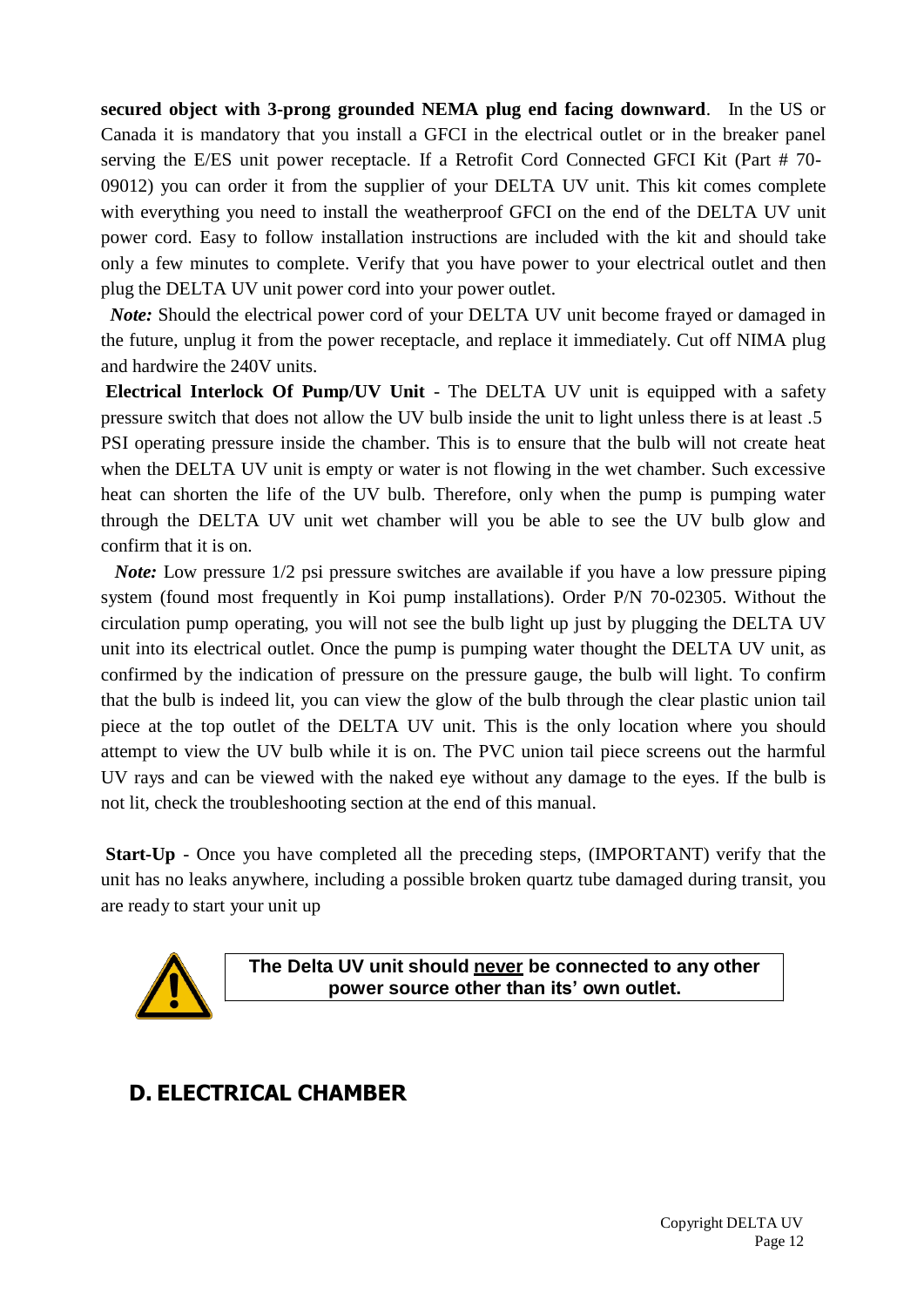

## **E. START-UP**



Your Delta UV unit is equipped with a safety pressure switch.

This one does not allow the UV bulb inside the unit to light unless there is at least (.5 psi) operating pressure inside the chamber.

This is to ensure that the bulb will not create heat when the Delta UV unit is empty or water is not flowing in the wet chamber.

|              | Start the circulation pump.                                                                                                                                                                                                                                                                                                                                                                                                                                                                                                                                                                                                                                                   |  |  |  |  |
|--------------|-------------------------------------------------------------------------------------------------------------------------------------------------------------------------------------------------------------------------------------------------------------------------------------------------------------------------------------------------------------------------------------------------------------------------------------------------------------------------------------------------------------------------------------------------------------------------------------------------------------------------------------------------------------------------------|--|--|--|--|
| $\mathbf{2}$ | <b>Drain all air</b> from your system through the air relief valve on the filter (if so equipped).                                                                                                                                                                                                                                                                                                                                                                                                                                                                                                                                                                            |  |  |  |  |
| 3            | <b>Check DELTA UV Unit For Leaks</b> - Make one final check for leaks in your piping,<br>accessories, and under the electrical enclosure bonnet. If any water leakage under the<br>DELTA UV unit's electrical enclosure bonnet is suspected (water dripping from under<br>side of bonnet), disconnect the DELTA UV unit immediately, remove the bonnet (see<br>7.3) and verify that there is either (a) no leakage or (b) stop the leakage of the quartz tube<br>gasket. If quartz tube leakage is encountered, follow the instructions in Sections 7.4<br>through 7.5 and 8.1 through 8.5 to remedy the situation before applying electrical power<br>to your DELTA UV unit. |  |  |  |  |
| 4            | Check the chemical balance of your swimming pool (particularly pH, TAC*, and<br><b>TH<sup>*</sup>).</b> Adjust the chemical balance as per your pool chemical suppliers' instructions. -<br>Remember, the DELTA UV unit dramatically reduces the need for chemical sanitizers,<br>but does not eliminate the need for proper pool chemical balance.<br>Reminder: Your Delta UV does not eliminate the need                                                                                                                                                                                                                                                                    |  |  |  |  |

for proper pool chemical balance.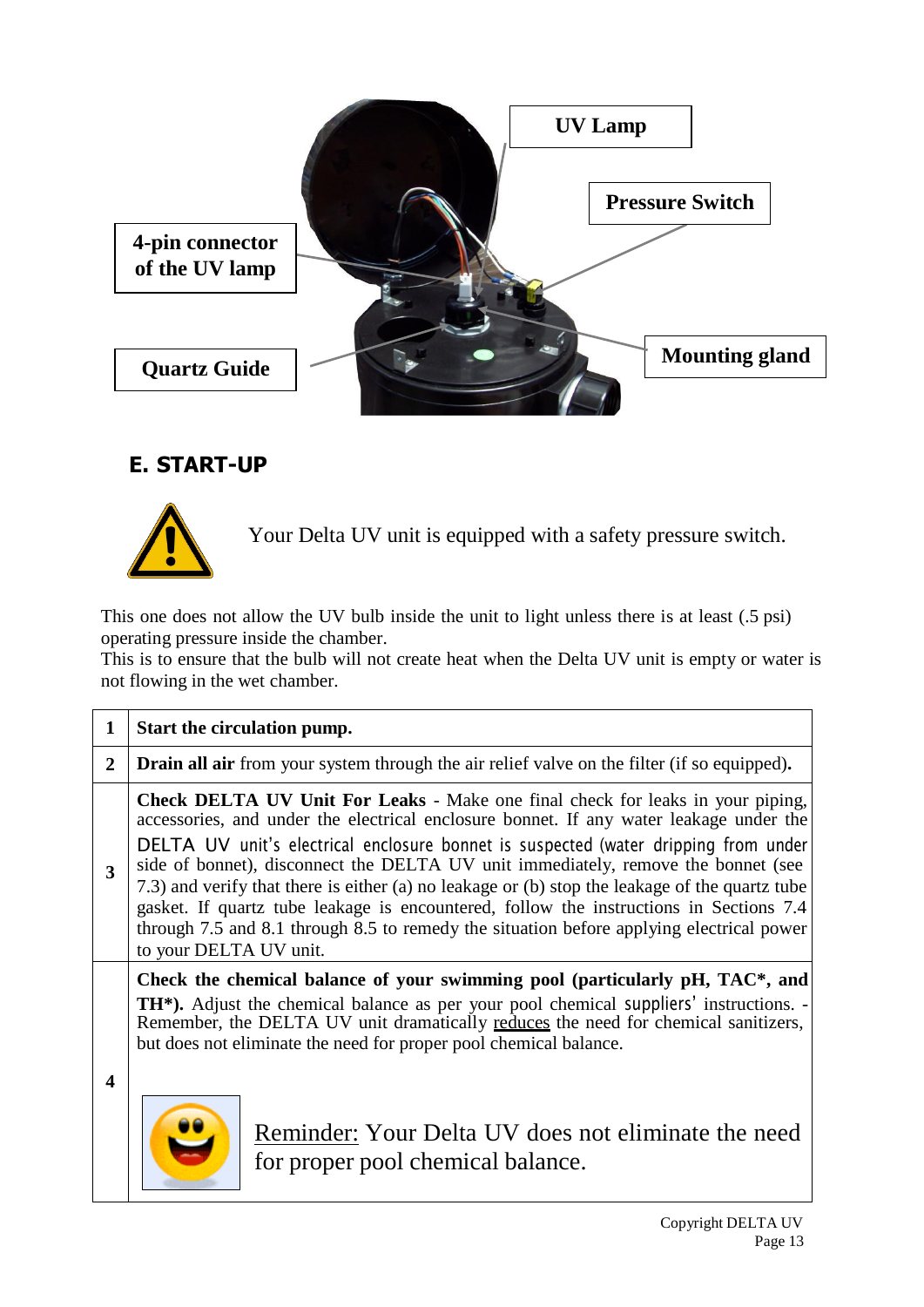\* TAC = Acidimetric Titration (alkalinity of water)

 $*$  TH = Water Hardness

# **F. UV LAMP REPLACEMENT & QUARTZ TUBE MAINTENANCE**

The DELTA UV unit requires very little maintenance during the year. The UV bulb in the DELTA UV unit is placed inside a quartz tube to protect the bulb from the water in the DELTA UV unit's wet chamber. This quartz tube can have its ability to transmit the UV rays from the bulb through the quartz tube diminished if the quartz tube becomes dirty or laden with deposits. The quartz tube should be removed from the wet chamber every six (6) months and inspected to make sure it is clean and that deposits are not attached to the quartz tube. To remove the quartz tube, you should follow the steps shown below.

## **Reminder: Do not touch the UV bulb glass with your bare hands.**



That can shorten its life. Grasp the bulb on the white ceramic prong end or use a soft clean cotton cloth or clean cotton gloves to handle the UV bulb. (If you have touched the bulb with your bare hands, you must wipe the bulb glass off with spirit vinegar using a clean soft cotton cloth)



**1**

#### **Disconnect Power: Unplug the DELTA UV unit from its power receptacle.**



**Stop Your Circulation Pump:** You must shut off the circulation pump so that no water is flowing into the DELTA UV unit. Once the pump is shut off, verify on the pressure gauge that the pressure inside the DELTA UV unit is ZERO. If any pressure is indicated on the pressure gauge, do not go to the next step until the pressure gauge shows ZERO. If you show any pressure on the pressure gauge, but feel that there is no pressure present inside the DELTA UV unit, simply unscrew the top union nut on the DELTA UV unit. This will relieve any pressure. With the union partially unscrewed, the pressure gauge should show ZERO. If it does not, replace the pressure gauge (Part# 84-82234) immediately. When you are absolutely sure that there remains no pressure inside the DELTA UV wet chamber, you can proceed to the next step.

**2** Allow the ultraviolet lamp to cool for at least **30 minutes before handling**. **3 Remove the plastic electrical enclosure bonnet** by unscrewing the four mounting screws. **4 Unplug the UV lamp** by grasping the 4-pin connector (attached to the ballast wires). **SLOWLY pull the UV lamp out of the quartz tube** (by grasping the bulb on the white ceramic prong end).

Check that bulb cushion and o-rings (between the lamp and the quartz tube) are still on bulb.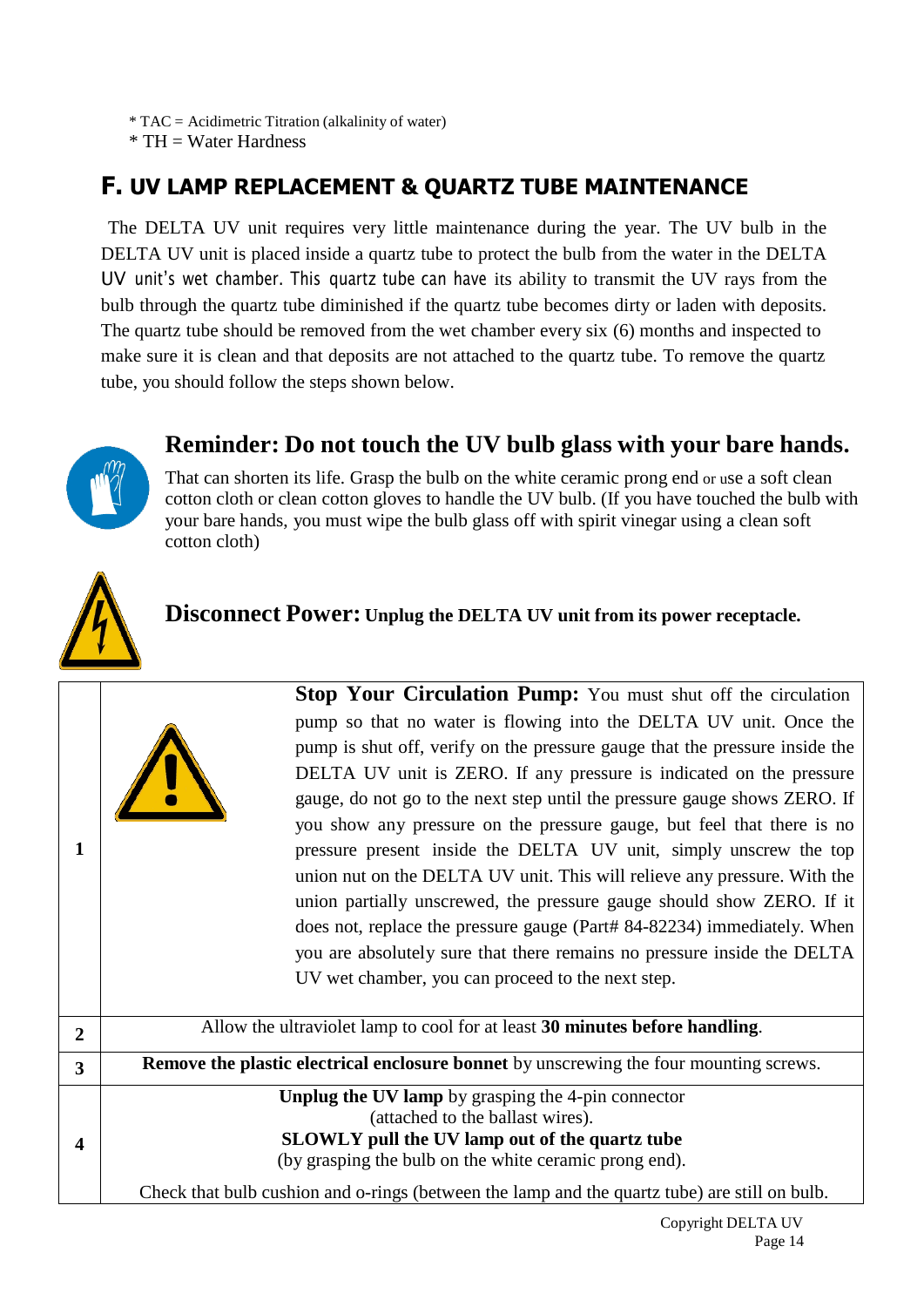|           | Carefully place the removed bulb in a safe location while cleaning the quartz tube.                                                                                                                                                                                                                                                                                                                                                                                                                        |
|-----------|------------------------------------------------------------------------------------------------------------------------------------------------------------------------------------------------------------------------------------------------------------------------------------------------------------------------------------------------------------------------------------------------------------------------------------------------------------------------------------------------------------|
| 5         | <b>Remove The Acorn Nut:</b> Unscrew acorn nut by hand, if needed use a crescent wrench or 1-<br>11/16" socket, remove the blue plastic acorn nut (Part #86-02411) holding the quartz tube into the<br>blue plastic mounting gland. Note that there is a rubber sealing gasket (Part #44-02018) around the<br>quartz tube (or inside the acorn nut) that seals the quartz tube to the mounting gland. Set the gasket<br>aside to reseal the quartz tube when you reinstall the quartz tube after cleaning. |
| 6         | Grasp the quartz tube and pull straight up.<br><b>Inspect Quartz Tube:</b> If cracks in the quartz tube are found, the tube should be replaced. Broken<br>quartz tubes will allow water to enter the dry electrical chamber and attack the electrical<br>components of the unit, which will cause them to fail and need to be replaced. BROKEN QUARTZ<br>TUBES, OR WATER DAMAGE CAUSED BY BROKEN QUARTZ TUBES, ARE NOT<br>COVERED UNDER YOUR LIMITED WARRANTY.                                             |
| 7         | The quartz tube exterior can normally be cleaned by using acid or spirit vinegar or<br>Muriatic Acid (liquid) with weak concentration. (ratio of 4 parts water to one part acid)<br><b>CAUTION:</b> Follow the directions for use and handling of Muriatic Acid on the acid bottle label,<br>being careful to protect your eyes, wear rubber gloves, and avoid breathing fumes<br>Do not use abrasive cleaners.<br>Change the quartz tube if necessary.                                                    |
| 8         | Seat the quartz tube DELICATELY into the receptor at the bottom of the wet<br>chamber (Without dropping it).<br>The quartz tube will not go all the way down into the wet chamber, approx. $1$<br>will be showing after the rounded end of the quartz tube is seated in the<br>receptor at the bottom of the wet chamber.<br>Take a new sealing gasket (angled seal). (Put<br>a new sealing gasket every lamp change)<br><b>Place it</b> on the end of quartz tube (angle downwards).                      |
| 9         | Install and tighten the blue plastic mounting gland. Do not over tighten.<br>Be careful not to cross thread the plastic nut.                                                                                                                                                                                                                                                                                                                                                                               |
| <b>10</b> | <b>Reinstalling The UV Bulb</b><br>Seat the bulb end cushion on the end of the bulb (the end that goes down into the quartz tube first).<br>Place the two O-Rings around the top white porcelain bulb end cap.<br><b>SLOWLY</b> lower the bulb down into the quartz tube until you only the<br>porcelain end with the 4 pins showing.                                                                                                                                                                      |
| 11        | Without forcing, plug the UV lamp to 4 pin connector (attached to the ballast wires).                                                                                                                                                                                                                                                                                                                                                                                                                      |
| 12        | <b>Reinstall the plastic electrical enclosure bonnet</b> by screwing the 4 mounting screws                                                                                                                                                                                                                                                                                                                                                                                                                 |
| 13        | Plug in Delta UV unit.<br>Turn on the circulation pump. (Lamp will not come on without water pressure).<br>Verify that the bulb is lit by viewing the glow of the bulb through the clear plastic union.                                                                                                                                                                                                                                                                                                    |

# **WINTERIZING**

Your DELTA UV unit can be damaged if allowed to freeze. The substantial pressure inside the wet chamber caused by ice forming inside the wet chamber can break the glass quartz tube as well as the wet chamber itself. Therefore, you must protect your DELTA UV unit from freezing.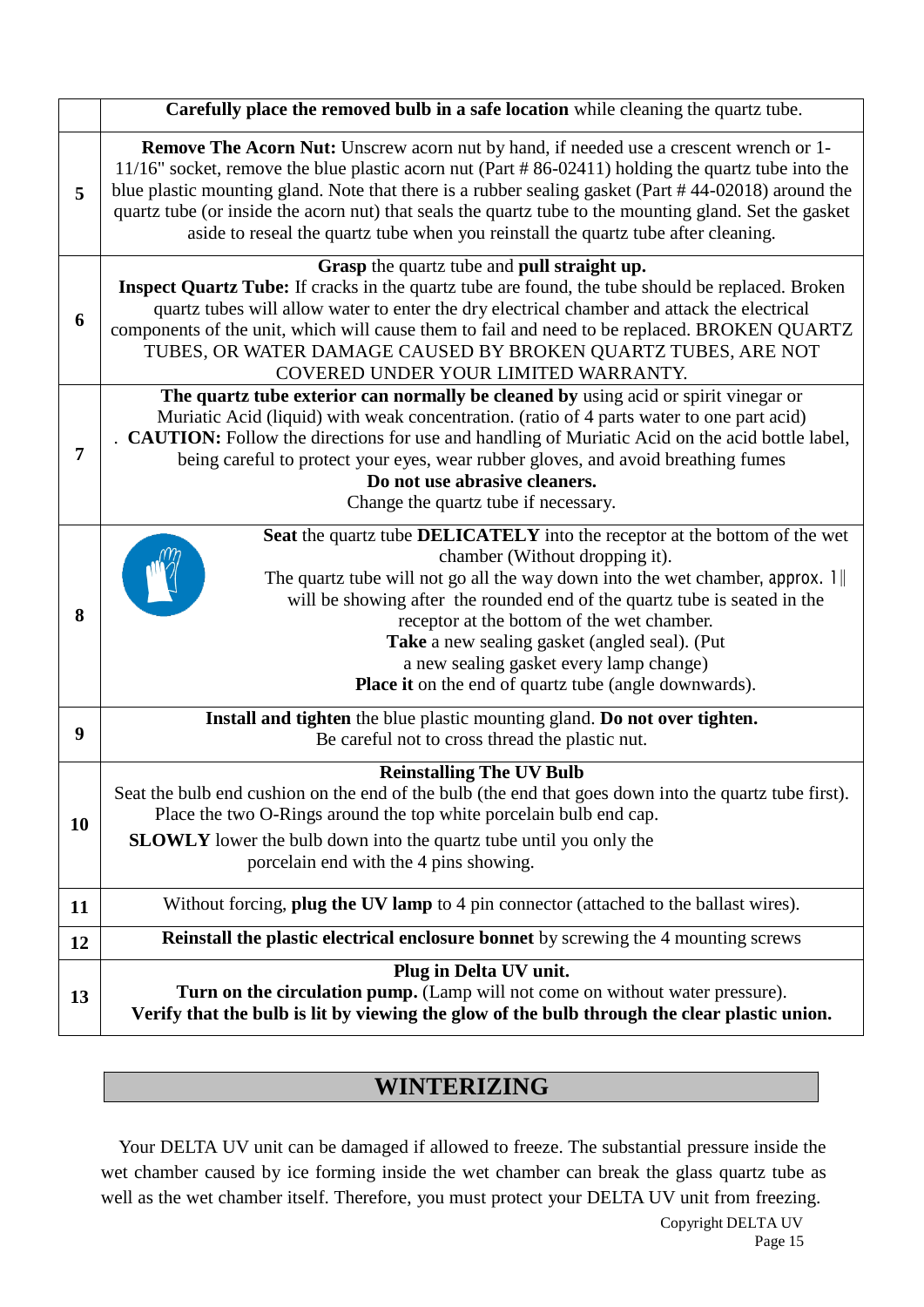Damage due to freezing, including breakage of glass components, the wet chamber, or water damage to other components caused by freezing IS NOT COVERED under your Limited Warranty.

**Freeze damage** - Freeze damage can be avoided by keeping the water flowing at a minimum of 5 PSI pressure (as noted on the operating pressure gauge) at all times, without interruption during freezing temperatures. All time clocks must be inoperable and the pump must run continuously. Freeze damage can also be avoided if the pump and DELTA UV unit are maintained inside a warm enclosure.

**Freezing Weather Precautions** - If you do not plan to operate your DELTA UV unit during freezing temperatures, you must take precautions to make sure all water is removed from inside the DELTA UV wet chamber so it does not freeze inside the wet chamber and damage the quartz tube, acorn nut(86-02411), and DELTA UV unit. This can be accomplished by first closing any valves on lines in the plumbing system and then open the inlet union at the bottom of the DELTA UV unit so that the water is drained from inside the wet chamber tank. Remove Quartz tube (see Section F) and store in safe location. A safe precaution is to place the DELTA UV unit in a warm location during freezing temperatures **(recommended)**, after draining all the water from the unit and removing it from the plumbing. Caution: A drain valve and piping to carry water away from the DELTA UV unit must be installed if drainage of the DELTA UV unit will cause water damage to the area surrounding the DELTA UV installation.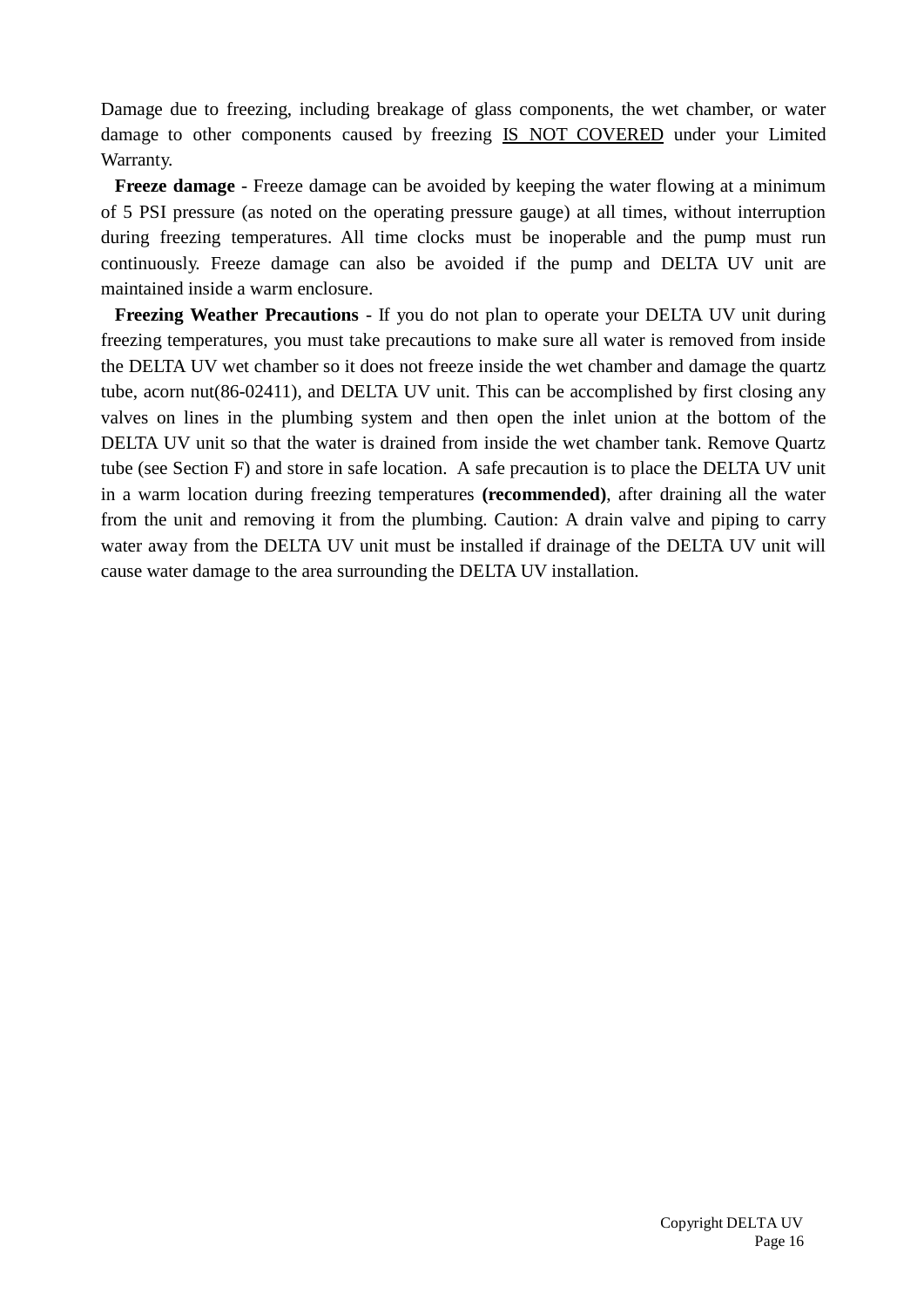# **E/ES SERIES**

| <b>MODEL</b> | <b>POWER</b> | <b>LAMP</b> | <b>OUARTZ TUBE</b> | <b>BALLAST</b> | UV HOUSING |
|--------------|--------------|-------------|--------------------|----------------|------------|
|              |              | ITEM#1      | ITEM#2             | ITEM#3         | ITEM#14    |
| $E$ OR ES-5  | 30W          | 70-18405    | 58-50305           | 70-10405       | N/A        |
| $E$ OR ES-10 | 45W          | 70-18410    | 58-50310           | 70-10405       | N/A        |
| $E$ OE ES-15 | 55W          | 70-18510    | 59-50315           | 70-10420       | N/A        |
| $E$ OR ES-20 | <b>80W</b>   | 70-18420-S  | 58-50320           | 70-10420       | N/A        |
| $E$ OR ES-40 | 90W          | 70-18440-S  | 58-50340           | 70-10420       | N/A        |



| <b>COMMON PARTS</b> |                                         |                  |  |  |
|---------------------|-----------------------------------------|------------------|--|--|
| <b>ITEM</b>         | <b>DESIGNATION</b>                      | <b>REFERENCE</b> |  |  |
| 4                   | PRESSURE SWITCH                         | 70-02315         |  |  |
| 5                   | <b>QUARTZ TUBE ACORN NUT&amp;HOLDER</b> | 86-02417         |  |  |
| 6                   | <b>QUARTZ TUBE COMPRESSION GASKET</b>   | 44-02018         |  |  |
|                     | PRESSURE GAUGE                          | 84-82234         |  |  |
| 8                   | <b>O-RING VITON</b>                     | 44-02221         |  |  |
| 9                   | <b>BULB CUSHION</b>                     | 44-02019         |  |  |
| 10                  | <b>UNION TAIL PIECE 2    CLEAR</b>      | 86-02402         |  |  |
| 11                  | UNION TAIL PIECE 2 WHITE                | 86-02352         |  |  |
| 12                  | FLAT O-RING 2    WHITE                  | 44-02335         |  |  |
| 13                  | ELECTRICAL ENCLOSURE BONNET             | 86-02084         |  |  |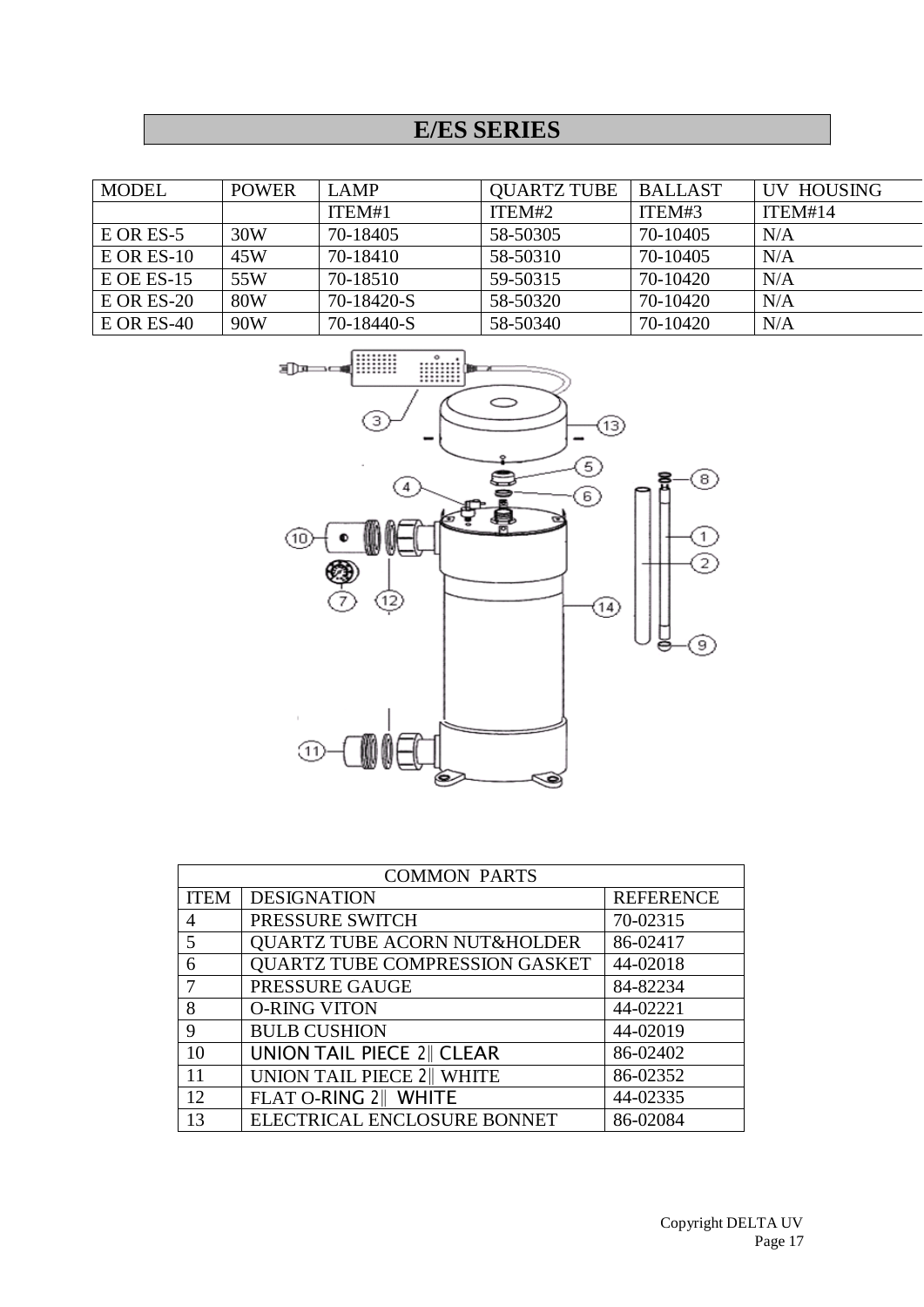# **G. FAQ**

Here are a number of FAQ's that will answer some of the most common questions.

**Is the Delta UV System Designed For Salt Water Use?** – While the ability of the system is not affected by salt water, the harsh environment found in salt water ponds and aquariums is not recommended for the ES Series units due to the stainless steel inner wrapper. However, the all plastic E-Series units are compatible with salt water environments.

**Do I Need To Turn My DELTA UV Unit Off When I Clean My Filter?** - No, the flow sensing pressure switch that is part of your DELTA UV unit will automatically shut the UV bulb off until proper water flow inside the DELTA UV unit is reestablished. Should you need to turn your unit off for any reason, this is accomplished by simply unplugging the DELTA UV unit from its power outlet.

**Will A Time Clock On My Pool Shorten My Bulb Life?** - Some shortening of the bulb life can be expected when the DELTA UV unit is turned off and back on frequently. A daily on/off cycle will not create a major bulb life issue however, frequent on/off cycles should be avoided.

**Is There Any Residual Effect From UV?** - **No**, UV light is used as a control and is applied only to the water that passes inside the DELTA UV wet chamber in visual contact with the UV transmission from the UV bulb.

**Can The DELTA UV Unit Be Mounted Horizontally?** - **No**, vertical mounting is required to maintain the weatherproof integrity of the electrical enclosure bonnet.

**Can The DELTA UV Unit Be Installed Below The Pond or Pool Waterline?** - The DELTA UV unit has a pressure switch that controls the on/off cycle of the UV bulb when the pump stops or starts. If the DELTA UV unit is installed (example, in a vault below the waterline of the pond or pool), a static head of water pressure may be sufficient to cause the pressure switch to remain closed, which means that the UV bulb will remain lit at all times while the DELTA UV unit is plugged into its power source. Contact Delta UV or your supplier for a different type of pressure switch (Part # 70-02305) that can be adjusted to allow for this static water pressure in the DELTA UV wet chamber. Installation of this type of pressure switch takes only a few minutes and will restore the desired ability of the bulb to be turned off automatically when pumping is interrupted. *DO NOT OPERATE YOUR UNIT WITHOUT A PROPERLY WORKING PRESSURE SWITCH.*

**Can Multiple Units Be Used Together For Larger Systems?** - Yes, you can add any number of DELTA UV units to a plumbing bypass manifold system to allow for larger outputs and flow rates beyond the capacity of a single E-40 or ES-40 unit. Delta UV also manufactures a large capacity system, the EM UV system, that incorporates factory installed hydraulically balanced piping and multiple tanks contained within a metal enclosure. The EM system features the latest technology in high output UV bulbs, dubbed Amalgam bulbs. Contact Delta UV or your supplier for information on the EM product line, or to obtain a drawing showing the proper method of plumbing multiple DELTA UV units for larger applications.

**Must I Use A GFCI (Ground Fault Circuit Interrupter) With My UV Unit?** - Yes. A 15 Amp 120V GFCI can be factory installed in your DELTA UV unit at time of manufacture (optional), or you can install it in the electrical receptacle that is used to power your DELTA UV unit. Additionally you can install it in the electrical panel (GFCI breaker) that services the electrical circuit of your DELTA UV unit, or if you want to install the field retrofit weatherproof cord connected GFCI, it is easily installed on the end of the DELTA UV unit's electrical power cord. Installation is simple and takes only a few minutes by following the simple directions supplied. No special tools are required. You can order the cord connected GFCI kit (Part # 70-09012) from your supplier or from Delta UV.

**Can the Delta UV system be installed on a new or re-plastered pool immediately?** – Yes, however the quartz tube may require cleaning more frequently due to conditions of water caused by the conditioning of the plaster.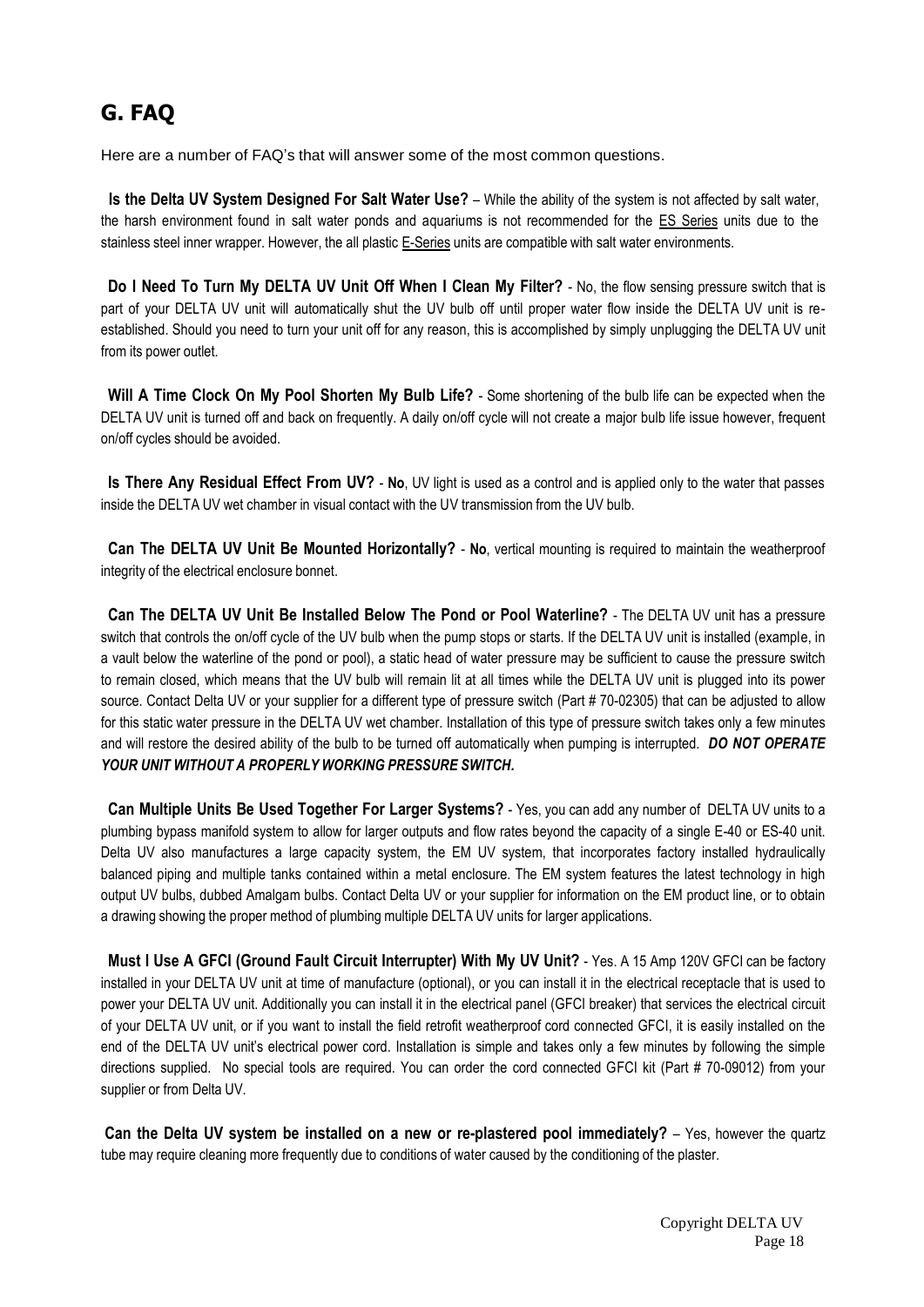## **H. TROUBLESHOOTING**

**The UV Bulb Will Not Light** - If this occurs upon initial start-up, the problem could be caused by a number of issues.

**a.** The pressure switch is open. This is caused by low pressure in your system. Make sure the pump is on (the bulb will only light when there is .5 psi water pressure inside your DELTA UV unit's wet chamber). Verify that the pressure gauge reads 5 PSI or more. If it does not read at least 5 psi, reduce flow exiting the DELTA UV unit by partially closing the valve on the discharge piping exiting the DELTA UV unit. This will increase the pressure inside the DELTA UV wet chamber. - A low pressure 1/2 psi pressure switch (P/N 70-02305) is also available and can be installed in lieu of the 5 psi pressure switch supplied.

**b.** The bulb has become disconnected from the bulb connector. Disconnect the power cord from the electrical outlet, open the electrical enclosure bonnet and confirm the bulb connector is firmly in place. At the same time, check all exposed wires for a possible loose connection. Plug the electrical cord back into the electrical outlet ONLY after the electrical enclosure bonnet has been re-installed on the DELTA UV unit.

**c.** Verify that the electrical cord is plugged into an energized outlet. Test the electrical outlet. You should confirm the availability of the same power as indicted on the electrical label on your DELTA UV unit.

**d.** Make sure you have not plugged your unit into any power source other than that specified on your unit's electrical label. If you have done so in error, the ballast has been damaged and needs to be replaced. Contact your supplier for the correct replacement ballast. (Not warranted)

**The UV Bulb Is No Longer Lit** - This occurs after the unit has been operating successfully for a period of time

- **a.** The bulb has burned out. Replace the UV bulb.
- **b.** The ballast has burned out. Contact your supplier or Delta UV for assistance in obtaining a new ballast.

**c.** Verify that the electrical outlet where the DELTA UV unit is plugged into has the proper voltage and the cord is securely plugged into the outlet.

**d.** Verify that the GFCI has not tripped. To verify the operating state of the GFCI, trip the GFCI manually and reset it manually. The GFCI should reset. If it does not, see section below on GFCI

**The UV Bulb Stays Lit When The Pump Is Off** - The DELTA UV unit is equipped with a safety pressure switch that turns the UV bulb off when the pump is turned off. This function guards against having the bulb lit accidentally when the electrical enclosure bonnet is removed and serves to ensure that there is water flowing in the DELTA UV unit wet chamber to cool the bulb and extend its life.

**a.** If the DELTA UV unit is located below the water level of the pond or pool, there is a static head of water that causes pressure to be found inside the wet chamber. This static head of pressure closes the pressure switch and the bulb stays lit even when the pump is off. Contact your supplier or Delta UV to obtain a special pressure switch that can be adjusted to allow for the static head of water.

**b.** If the DELTA UV unit is located above the water level of the pond and the bulb stays lit when the pump is off, replace the pressure switch.

**The Water Is Green** - Green water is an indication that the UV rays generated by the DELTA UV unit are not effective or are not being generated by the UV bulb.

**a.** Check pool chemistry for phosphates and chemical balance.

**b.** Check the bulb to make sure it is on. If it is not on, follow the procedures above regarding the UV bulb not lighting.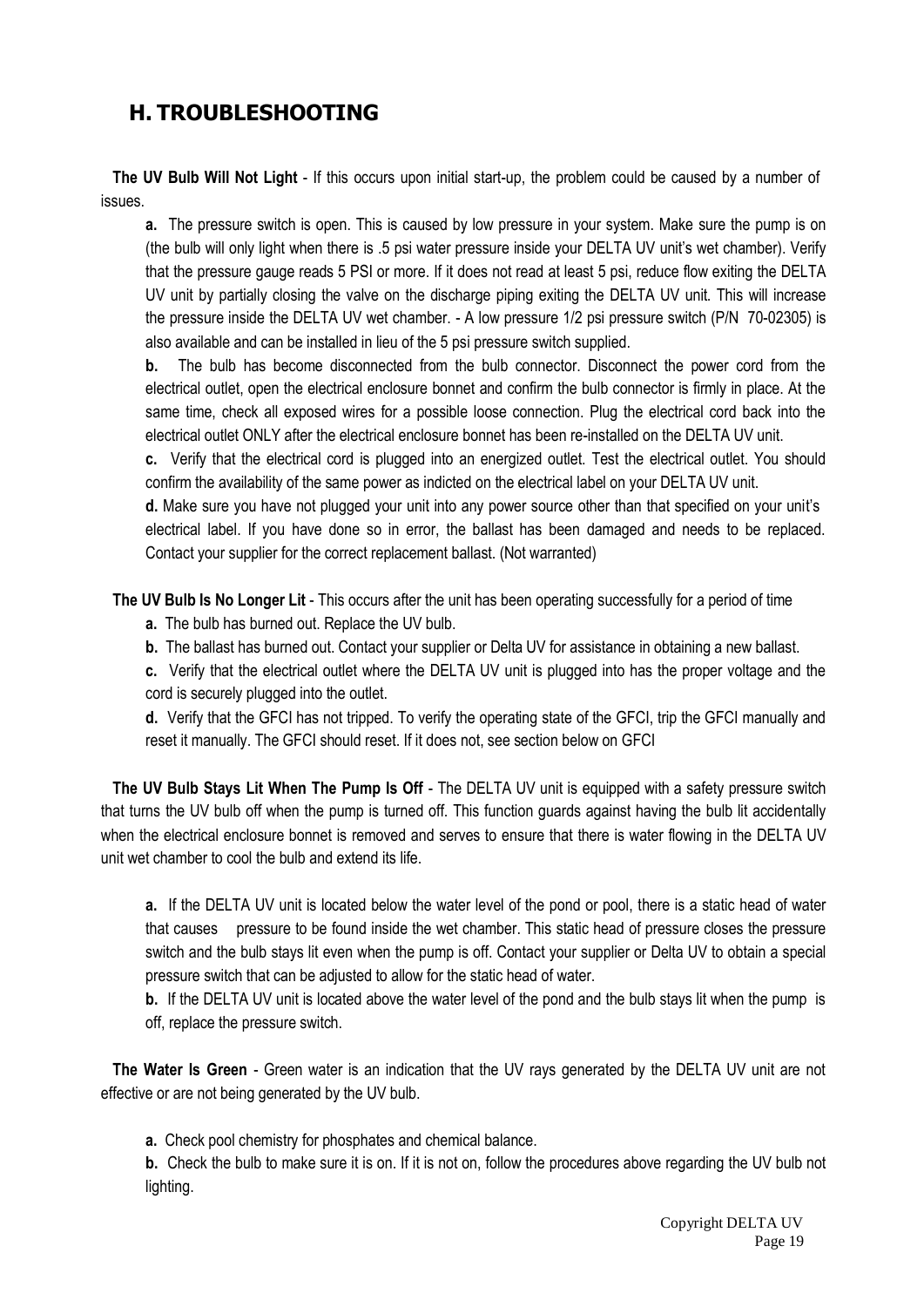**c.** Run your unit longer. If your unit is operating on a time clock, run the circulation pump longer to allow the DELTA UV unit to function fully.

**d.** Clean the quartz tube.

**e.** Replace the UV bulb if it is nearing the 13,000 hour useful life. At 13,000 hours of operation, the UV bulb is 80% as effective as it was when it was new. This is normal for all low-pressure type UV bulbs, which are the longest life bulbs used in this type of application.

**The GFCI Has Tripped** - The GFCI protects the system from any fault to ground, as the electrical breaker protects the electrical circuit. When it trips, it is an indication that there is an electrical problem that must be corrected to provide a safe operating environment in your pool or pond.

**a.** GFCI Not On End Of Power Cord - Disconnect the DELTA UV unit from the electrical receptacle. Reset the GFCI at the breaker panel or at the receptacle. If the GFCI does not reset, replace the GFCI. If the GFCI does reset, plug the DELTA UV unit into the electrical receptacle and make sure the pump is on. If the GFCI trips, it is an indication that there is a ground fault inside the DELTA UV unit. Follow instructions previously given for opening the electrical enclosure bonnet and inspecting the DELTA UV unit.

**b.** GFCI Is On End Of Power Cord – Try to reset the GFCI – If the GFCI won't reset, inspect the power cord for fraying or damage and if none is found, unplug the power cord from the electrical receptacle.

**c.** If water is present inside the electrical enclosure bonnet, it will trip the GFCI. Following instructions given previously, remove the quartz tube, inspect it for cracks or breakage or for a bad quartz tube seal. Re-seal the quartz tube.

**d.** Regardless of where your GFCI is located, you can check the UV bulb for GFCI trip cause by unplugging the bulb from the bulb connector, then place the electrical enclosure bonnet back on the DELTA UV unit and power up the circulation pump. Reset the GFCI and if it does not trip, it indicates that the UV bulb is causing the fault to ground. Replace the UV bulb. If the GFCI does not reset, then the problem is with the Ballast. Replace the ballast.

**The DELTA UV Unit Makes Noise When Operating** - This is an indication of the DELTA UV unit not being properly attached to a firm mounting base of wood or concrete with the bolts placed through the mounting holes in the DELTA UV unit base. It can also indicate that the UV bulb was installed without the required bulb cushion and/or bulb O-Rings. Attach the DELTA UV unit correctly to a firm base as described in **Sec. D**, or install the bulb cushion and/or bulb O-Rings as described in **Sec. G**.

**Water Is Coming Out Of Electrical Enclosure** - Water exiting the unit through the electrical enclosure bonnet can be attributed to either (a) a bad quartz tube seal, or (b) a broken or cracked quartz tube. Check the quartz tube seal and quartz tube as instructed in **Sec. G**.

**Specifications** - Due to Delta UV's commitment to product improvement, all product descriptions or specifications are subject to change without notice.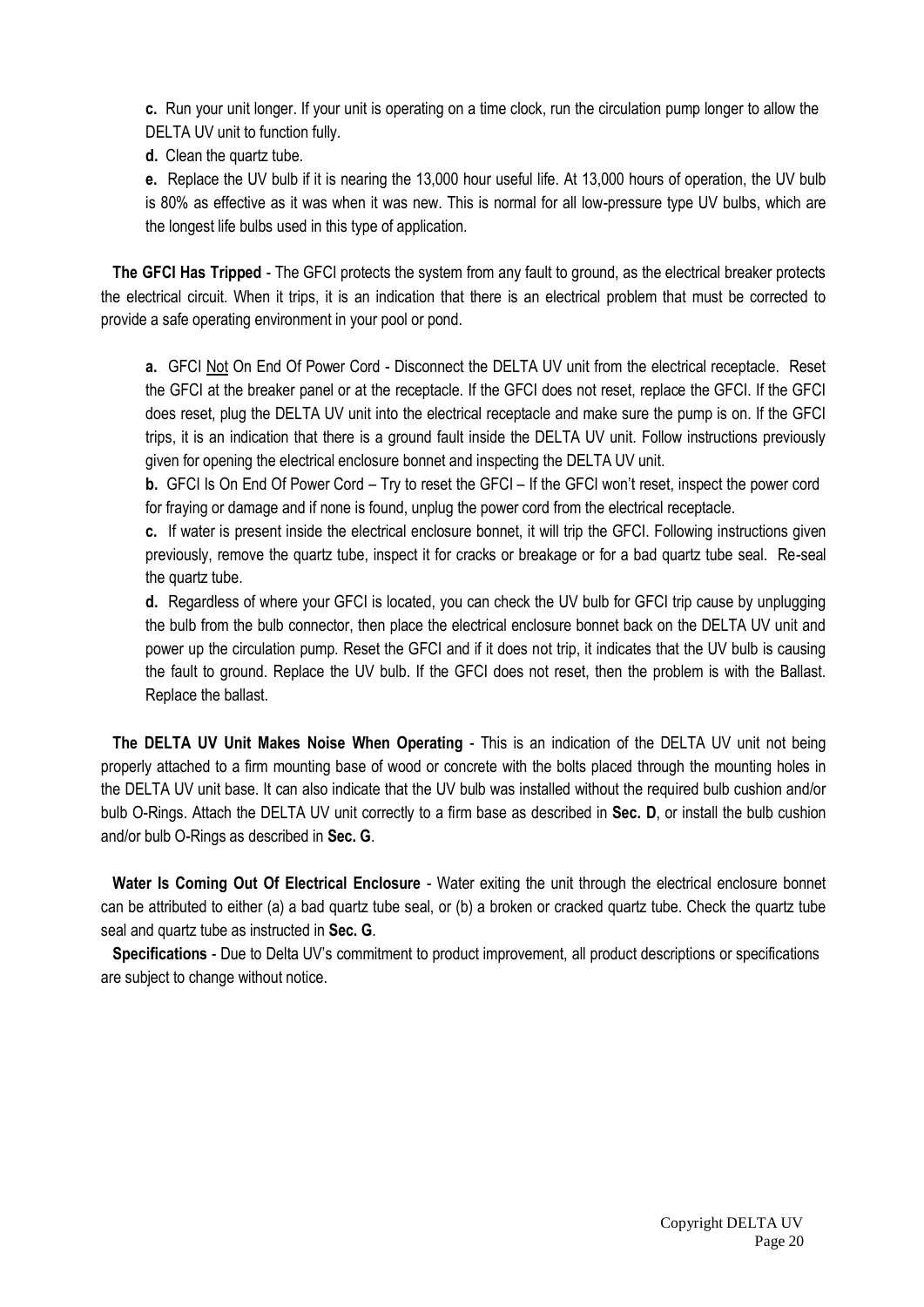

#### **DELTA UV LIMITED WARRANTY**

#### **2 Years**

Delta Ultraviolet Corporation warrants to every original Purchaser of Delta UV's Series Ultraviolet Unit, that the product will be free from defects, as defined herein, for a period of two (2) years - (E/ES-Series). If at any time during the Limited Warranty period, any defect, as defined herein, prevents the product from performing correctly in an application for which it was designed, Delta UV will repair or replace the product (at Delta UV's option) as outlined herein:

#### **COVERED WARRANTY ITEMS:**

This Limited Warranty *DOES* cover the UV unit, its components, and defects thereof against:

- Manufacturing Defects
- Material Defects Ballast, Pressure Gauge, Pressure Switch (1 year)
- Housing Corrosion Causing Leakage (ES Series)  $\bullet$
- Plastic Component Degradation
- Bulb failure during 1st year (Pro Rated)

#### **NON-COVERED WARRANTY ITEMS:**

This Limited Warranty *DOES NOT* cover the following UV unit defects:

- Failure Of Any Covered Condition When Caused By Any Of The Following:
- Metal Corrosion Due To Salt Water Use  **Mechanical Abuse**
- Glass Component Breakage Improper Installation
- Bulb Failure After One Year **Acts of War or God**
- Operation At Pressures Greater Than 40 PSI (3 Bar) Freeze Damage
- Any Failure Not Indicated As "Covered Warranty Item" Herein Improper Operating Voltage
- 
- 
- 
- 
- 

**Note 1**: During the duration of this Limited Warranty, should any failure occur, the unit should be inspected at the site to determine the cause of failure, and if that failure is shown to be a covered item, the Original End User (User) must request a written Return Goods Authorization (RGA) from Delta UV, prior to any product return. Any returned unit is to be accompanied by Delta UV's RGA and is to be returned freight prepaid to Delta UV for Limited Warranty evaluation. The User is responsible for any freight damage associated with such return. Unit failures, or components thereof, found to be covered under this Limited Warranty will be repaired or replaced (at Delta UV's option) without cost to the User and will be returned to the User via UPS Surface, at the User's expense. Delta UV shall be the sole judge in determining the cause of failure of any UV unit. Units arriving in broken condition will not be warranted.

The term "Original End User" (User) shall mean the person or company that was in possession of the physical location where the UV unit was originally installed, at the time of first installation, as evidenced by an original invoice from the selling company to the User at the location where the unit is to be returned. A photo copy of said original invoice must accompany the UV unit RGA paperwork. UV units received unaccompanied by the required documentation will not be accepted by Delta UV for Warranty evaluation and will be returned to the User in the same condition as received, freight collect (COD) if the User fails to provide the required documentation within ten (10) days from date of notification of missing documentation from Delta UV. Any unit returned to Delta UV COD or freight collect will be rejected from the freight carrier.

**Note 2:** This Warranty is Limited in that it does not cover any monetary reimbursement for freight charges, for removal and/or installation labor, or any other incurred costs by any other person(s) or firm(s), including (but not limited to) any consequential damage or loss of use that might be claimed. The Limited Warranty period shall commence upon the date of sale to the User, but in all cases no later than one hundred twenty (120) days after the date of manufacture of the UV unit, as shown on the Delta UV date code located on the product identification label, whichever occurs first. UV units received with factory identification missing, mutilated or altered, or units received containing components not supplied by Delta UV or modified in any way, will not be warranted under any circumstances.

**OTHER RIGHTS** - This Limited Warranty supersedes any and all previous Limited Warranties for this product, gives you specific legal rights, and you may have other rights which vary from state to state.

> DELTA ULTRAVIOLET CORPORATION CORPORATE HEADQUARTERS 1535 West Rosecrans Ave Gardena, CA 90249 Phone 310-323-6400 Fax 310-323-6403